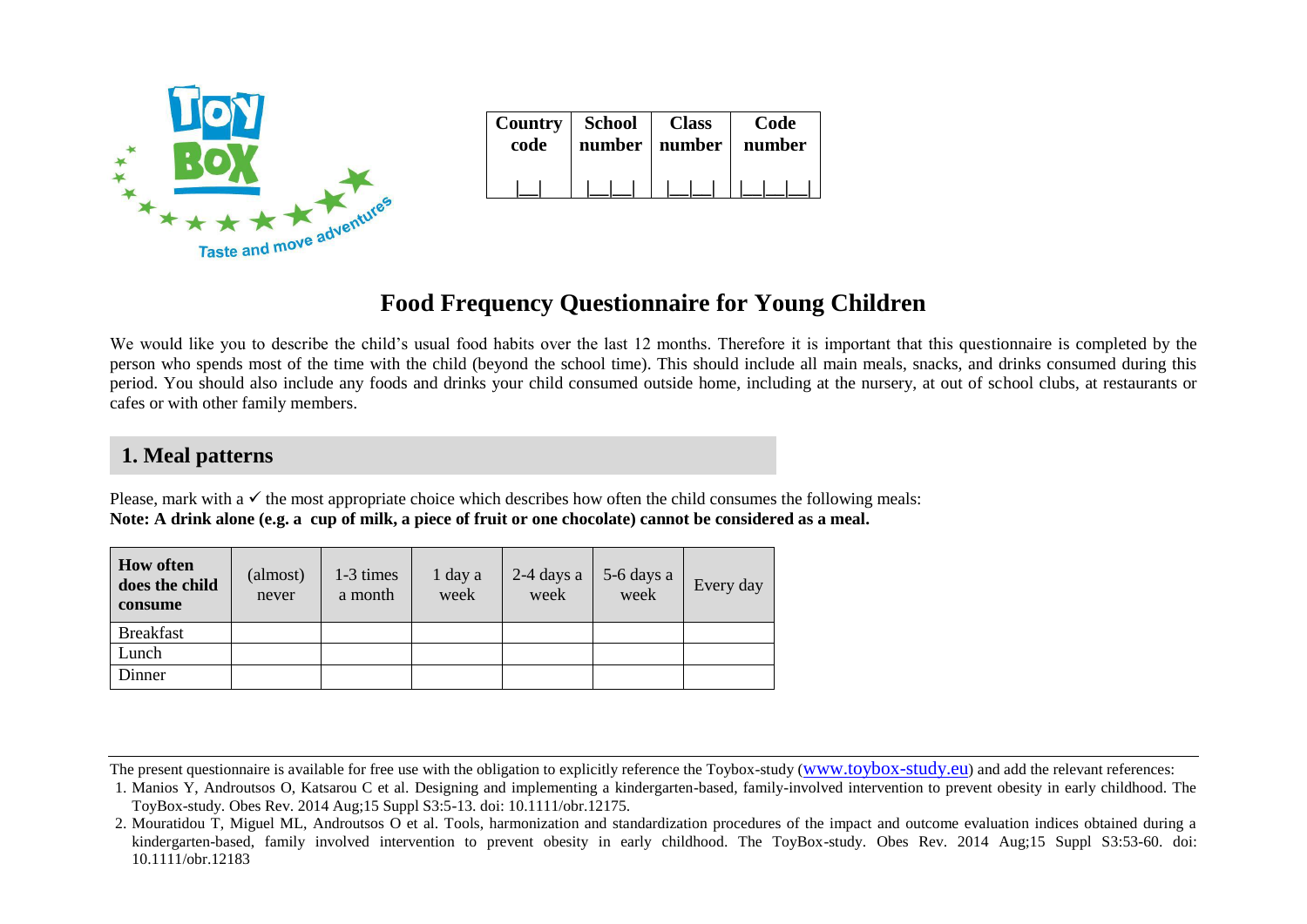## **2. How to complete the questionnaire**

**Please take a few minutes to read the instructions carefully.** The following table provides an example:

- 1. The **first column** presents the food groups most commonly consumed by children. Specific examples of food groups and in some cases food brands are provided.
- 2. The **second column** provides the options of the monthly/weekly frequency with which the child is consuming the respective food group. You need to fill in this column by marking the circle next to the most appropriate answer.
- 3. You need to fill in the **third column** by marking the circle next to the answer that better describes the average (usual) consumption of your child for each food group **per day of consumption.**
- 4. To estimate the amounts of foods please refer to the **fourth column** which provides a number of directive weights and measures. Options provided are in grams for solid and mls for liquid food. The **food photographs appendix** present you with characteristic food portion sizes (e.g. a typical orange or slice of cheese) or most usually used containers (e.g. various sizes of glasses). You can refer to these photos in order to be assisted in estimating/calculating your child's consumption.
- 5. For certain food groups you need to fill in **column five** which includes options on most frequently used types of the specified food item.

The present questionnaire is available for free use with the obligation to explicitly reference the Toybox-study (www.toybox-study.eu) and add the relevant references:

<sup>1.</sup> Manios Y, Androutsos O, Katsarou C et al. Designing and implementing a kindergarten-based, family-involved intervention to prevent obesity in early childhood. The ToyBox-study. Obes Rev. 2014 Aug;15 Suppl S3:5-13. doi: 10.1111/obr.12175.

<sup>2.</sup> Mouratidou T, Miguel ML, Androutsos O et al. Tools, harmonization and standardization procedures of the impact and outcome evaluation indices obtained during a kindergarten-based, family involved intervention to prevent obesity in early childhood. The ToyBox-study. Obes Rev. 2014 Aug;15 Suppl S3:53-60. doi: 10.1111/obr.12183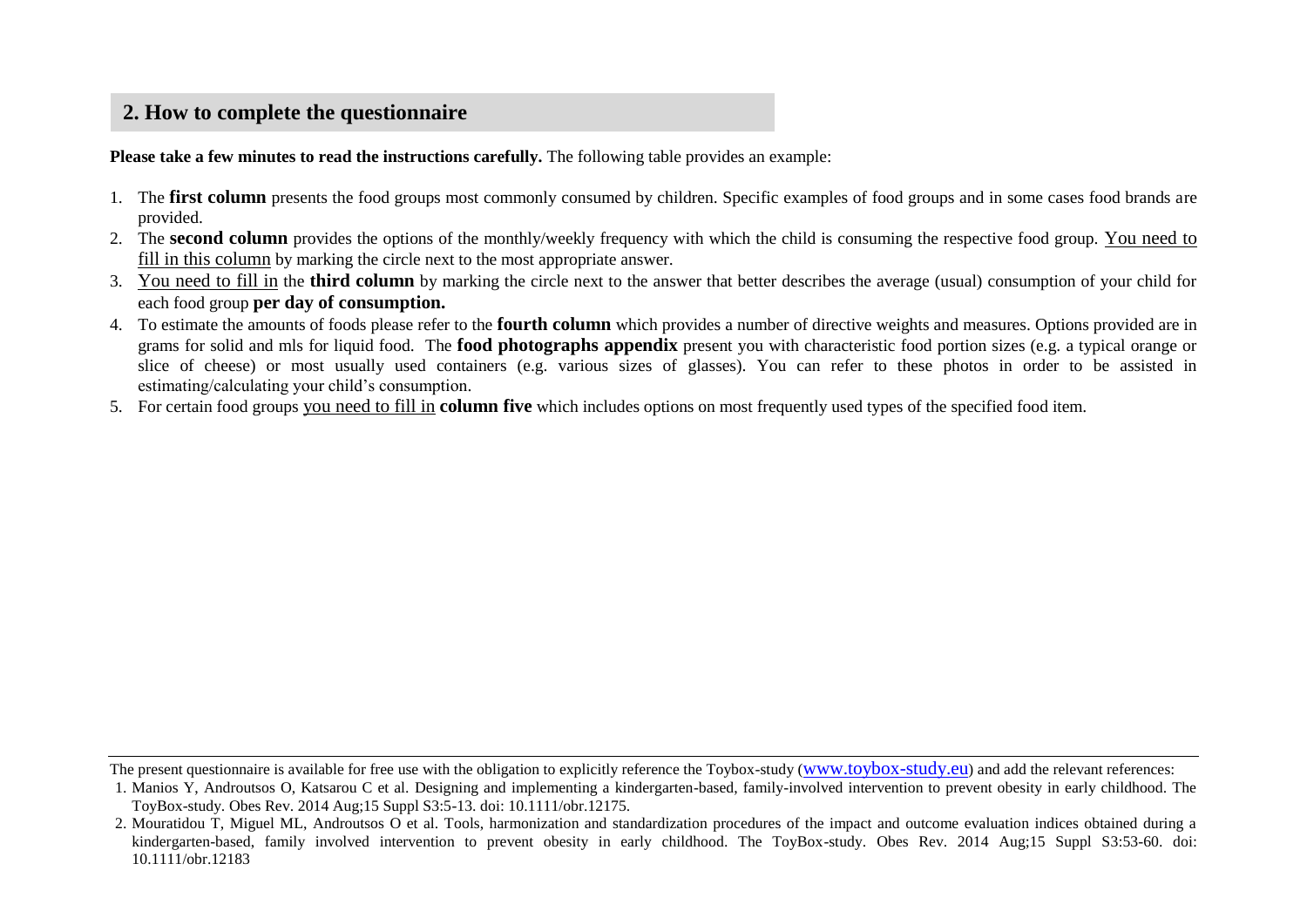### **Example**

**If the child consumes one bowl of cereals without added sugar every day, two beakers of chocolate milk 5-6 times a week, two pieces of fruit every day i.e., one medium banana and a small apple, but never or less than once a month eats 4 fried fish fingers, your answers should look like this:**

| 1. Food groups                                                                                         | 2. How often does the<br>child consume the<br>following foods?                                                                                                                                                                        | 3. and which is the <b>AVERAGE</b><br><b>AMOUNT PER DAY?</b>                                                                                                                                                                                                                                                                                                                                                                        | 4. Example of portion size                                                                                                                                                                                                                                                                                                                                                           | 5. Mark an X on the most<br>common choice                        |
|--------------------------------------------------------------------------------------------------------|---------------------------------------------------------------------------------------------------------------------------------------------------------------------------------------------------------------------------------------|-------------------------------------------------------------------------------------------------------------------------------------------------------------------------------------------------------------------------------------------------------------------------------------------------------------------------------------------------------------------------------------------------------------------------------------|--------------------------------------------------------------------------------------------------------------------------------------------------------------------------------------------------------------------------------------------------------------------------------------------------------------------------------------------------------------------------------------|------------------------------------------------------------------|
| Breakfast cereals (without added<br>sugar)<br>Porridge (Quaker), Shreddies,<br>Rice Krispies, Weetabix | $\circ_1$ Never or less than once<br>a month<br>$\circ_2$ 1-3 days a month<br>$\circ_3$ 1 day a week<br>$\circ$ <sub>4</sub> 2-4 days a week<br>$\circ$ <sub>5</sub> 5-6 days a week                                                  | $\circ_1$ 15 g or less<br>$X_2$ between 15 g to 45g<br>$\circ_3$ 45g or more                                                                                                                                                                                                                                                                                                                                                        | 1 bowl of cereals = $30-40g$<br>1 individual box = $30-40g$<br>$1$ tablespoon = $10g$<br>For examples of different portion sizes consult<br>Appendix                                                                                                                                                                                                                                 | $\circ_1$ with added sugar<br>$\mathbf{x}_2$ without added sugar |
| Sugared or chocolate milk<br>$(e.g. \text{MILKO})$                                                     | $X_6$ Every day<br>$\circ_1$ Never or less than once<br>a month<br>$\circ_2$ 1-3 days a month<br>$\circ$ <sub>3</sub> 1 day a week<br>$\circ$ <sub>4</sub> 2-4 days a week<br>$X_5$ 5-6 days a week<br>$\circ$ <sub>6</sub> Every day | $\circ_1$ 100 ml or less<br>$\circ$ <sub>200</sub> ml $\circ$ <sub>200</sub> ml<br>$\circ_3$ between 200 to 300 ml<br>$\circ_4$ between 300 to 400 ml<br>$X_5$ between 400 to 500 ml<br>$\circ$ <sub>6</sub> between 500 to 600 ml<br>$\circ$ <sub>7</sub> between 600 to 700 ml<br>$\circ_8$ between 700 to 800 ml<br>$\circ$ <sub>9</sub> between 800 to 900 ml<br>$\circ_{10}$ between 900 to 1000ml<br>$O_{11}$ 1000 ml or more | $1 \text{ cart} = 200 \text{ml} / 500 \text{ml}$<br>$1$ bottle = 330 ml/ 500ml<br>$1$ glass = $250ml$<br>$1$ beaker = 225 ml<br>For the size of glasses, cups and cartons consult<br>the food photographs appendix                                                                                                                                                                   |                                                                  |
| Fresh fruit                                                                                            | $\circ_1$ Never or less than once<br>a month<br>$\circ$ <sub>2</sub> 1-3 days a month<br>$\circ$ <sub>3</sub> 1 day a week<br>$\circ$ <sub>4</sub> 2-4 days a week<br>$\circ$ <sub>5</sub> 5-6 days a week<br>$X_6$ Every day         | $\circ_1$ 30g or less<br>$\circ_2$ between 30 to 60g<br>$\circ$ <sub>3</sub> between 60 to 90g<br>$\circ_4$ between 90 to 120g<br>$\circ$ <sub>5</sub> between 120 to 150g<br>$\circ$ <sub>6</sub> between 150 to 180g<br>$\circ$ <sub>7</sub> between 180 to 210g<br>$X_8$ between 210 to 240g<br>$\circ$ <sub>9</sub> between 240 to 270g<br>$\circ$ <sub>10</sub> 270g or more                                                   | $1 \text{ kiwi} = 75 \text{ g}$<br>$1 \text{ orange} = 140 \text{ g}$<br>$1$ mandarin = 60 g<br>1 small apple= $125 g$<br>Other fruit = $130 g$<br>1 medium banana = $90 g$<br>10 grapes $= 20$ g<br>1 cup of melon/watermelon = $150 g$<br>5 strawberries = $50 \text{ g}$<br>For examples of different kinds of fresh fruit<br><i>consult</i> the <b>food photographs appendix</b> |                                                                  |

The present questionnaire is available for free use with the obligation to explicitly reference the Toybox-study (www.toybox-study.eu) and add the relevant references:

<sup>1.</sup> Manios Y, Androutsos O, Katsarou C et al. Designing and implementing a kindergarten-based, family-involved intervention to prevent obesity in early childhood. The ToyBox-study. Obes Rev. 2014 Aug;15 Suppl S3:5-13. doi: 10.1111/obr.12175.

<sup>2.</sup> Mouratidou T, Miguel ML, Androutsos O et al. Tools, harmonization and standardization procedures of the impact and outcome evaluation indices obtained during a kindergarten-based, family involved intervention to prevent obesity in early childhood. The ToyBox-study. Obes Rev. 2014 Aug;15 Suppl S3:53-60. doi: 10.1111/obr.12183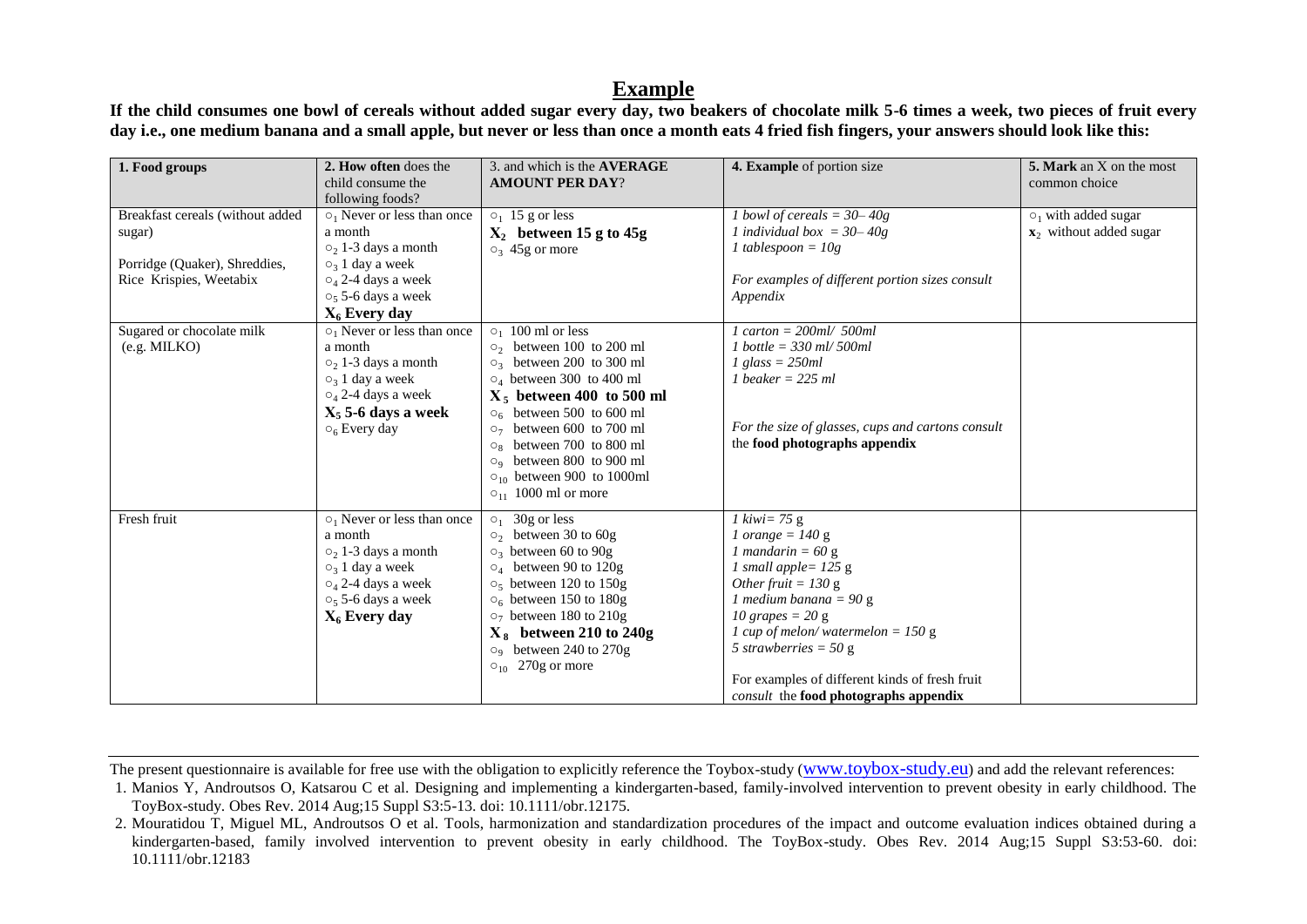| 1. Food groups                                                         | 2. How often does the<br>child consume the<br>following foods?                                                                                                                                                            | 3. and which is the <b>AVERAGE</b><br><b>AMOUNT PER DAY?</b>                                                                                                                                                         | 4. Example of portion size                                                                                                                                                                                                             | <b>5. Mark</b> an X on the most<br>common choice         |
|------------------------------------------------------------------------|---------------------------------------------------------------------------------------------------------------------------------------------------------------------------------------------------------------------------|----------------------------------------------------------------------------------------------------------------------------------------------------------------------------------------------------------------------|----------------------------------------------------------------------------------------------------------------------------------------------------------------------------------------------------------------------------------------|----------------------------------------------------------|
| Fish and sea food<br>(fresh or frozen fish, fish fingers,<br>shellfish | $X_1$ Never or less than<br>once a month<br>$\circ$ <sub>2</sub> 1-3 days a month<br>$\circ$ <sub>3</sub> 1 day a week<br>$O_4$ 2-4 days a week<br>$\circ$ <sub>5</sub> 5-6 days a week<br>$\circ$ <sub>6</sub> Every day | $\circ_1$ 25g or less<br>$\circ$ <sub>2</sub> between 25 to 50g<br>$\circ$ <sub>3</sub> between 50 to 75g<br>$\circ$ <sub>4</sub> between 75 to 90g<br>$\circ$ <sub>5</sub> between 90 to 115g<br>$X_6$ 115g or more | l herring = $80g$<br>4 tablespoon shrimps = $80g$<br>1 fillet of fresh $cod = 200g$<br>l fish finger = 30g<br>For examples of different kinds and portion sizes<br>of fish and seafood consult the <b>food</b><br>photographs appendix | $\circ$ Grilled or barbequed or<br>boiled<br>$X_2$ Fried |

The present questionnaire is available for free use with the obligation to explicitly reference the Toybox-study (www.toybox-study.eu) and add the relevant references:

<sup>1.</sup> Manios Y, Androutsos O, Katsarou C et al. Designing and implementing a kindergarten-based, family-involved intervention to prevent obesity in early childhood. The ToyBox-study. Obes Rev. 2014 Aug;15 Suppl S3:5-13. doi: 10.1111/obr.12175.

<sup>2.</sup> Mouratidou T, Miguel ML, Androutsos O et al. Tools, harmonization and standardization procedures of the impact and outcome evaluation indices obtained during a kindergarten-based, family involved intervention to prevent obesity in early childhood. The ToyBox-study. Obes Rev. 2014 Aug;15 Suppl S3:53-60. doi: 10.1111/obr.12183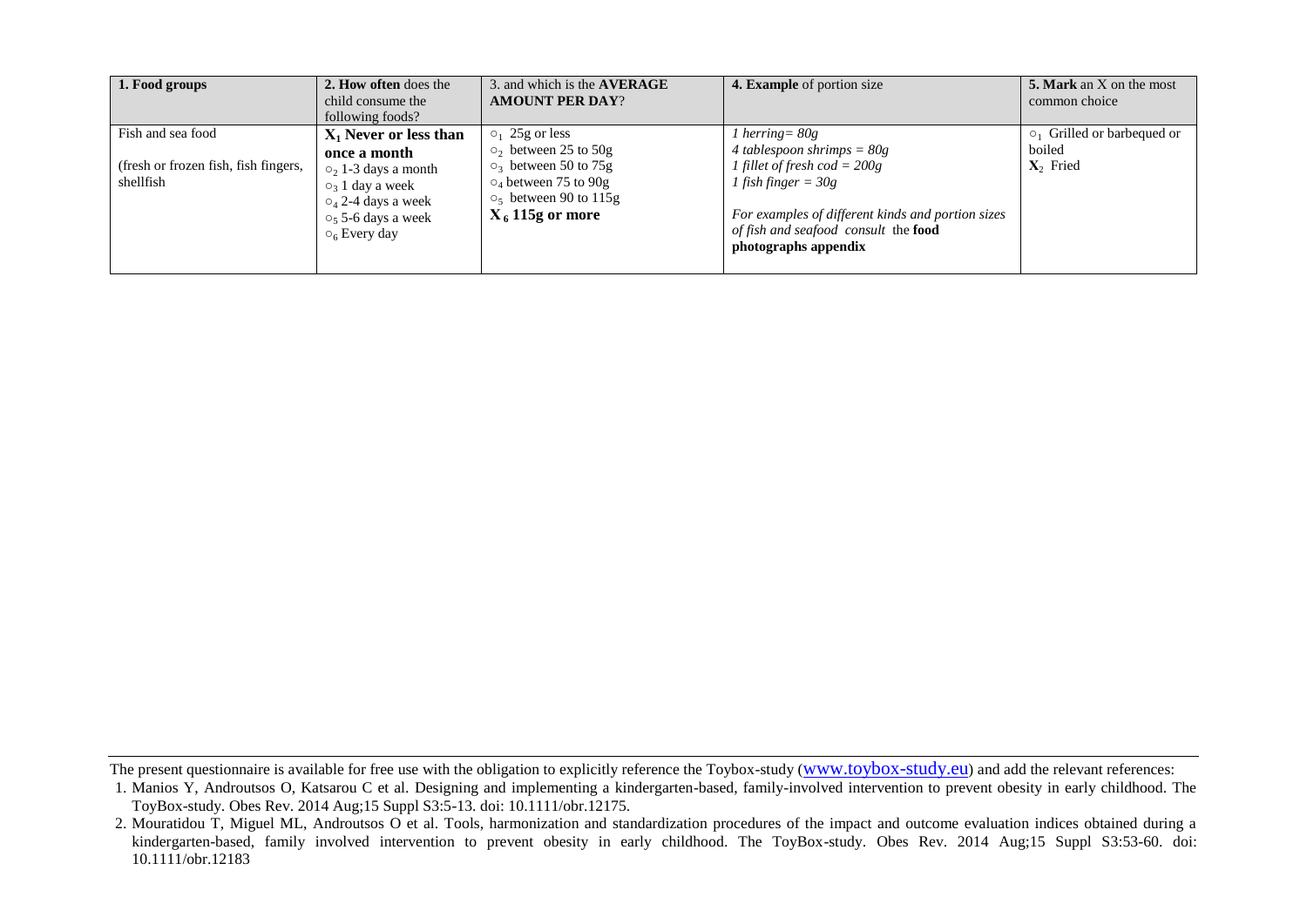| Food groups                                                       | How often does your child                                                                                                                                      | and what is the average                                                                                                                                                                                                                                                                                                                      | <b>Example portion sizes</b>                                                                                               | <b>Choose</b> the one most frequently |  |
|-------------------------------------------------------------------|----------------------------------------------------------------------------------------------------------------------------------------------------------------|----------------------------------------------------------------------------------------------------------------------------------------------------------------------------------------------------------------------------------------------------------------------------------------------------------------------------------------------|----------------------------------------------------------------------------------------------------------------------------|---------------------------------------|--|
|                                                                   | consume the following products?                                                                                                                                | amount per day?                                                                                                                                                                                                                                                                                                                              |                                                                                                                            | used                                  |  |
| <b>Juice and other drinks</b>                                     |                                                                                                                                                                |                                                                                                                                                                                                                                                                                                                                              |                                                                                                                            |                                       |  |
| Water (not in other drinks)                                       | o never or less than once per month<br>$\circ$ 1-3 days per month<br>$\circ$ 1 day per week<br>o 2-4 days per week<br>○ 5-6 days per week<br>o every day       | $\circ$ 100 ml or less<br>$\circ$ between 100 and 200 ml<br>o between 200 and 300 ml<br>o between 300 and 400 ml<br>o between 400 and 500 ml<br>$\circ$ between 500 and 600 ml<br>$\circ$ between 600 and 700 ml<br>$\circ$ between 700 and 800 ml<br>o between 800 and 900 ml<br>$\circ$ between 900 and 1000 ml<br>$\circ$ 1000 ml or more | $1$ beaker = 225 ml<br>1 small plastic bottle= 500ml<br>For glass and cup sizes please<br>see Appendix.                    |                                       |  |
| Sugared beverages<br>(Coca Cola, Pepsi, Fanta, Sprite,<br>Nestea) | o never or less than once per month<br>$\circ$ 1-3 days per month<br>$\circ$ 1 day per week<br>o 2-4 days per week<br>$\circ$ 5-6 days per week<br>o every day | $\circ$ 100 ml or less<br>o between 100 and 200 ml<br>o between 200 and 300 ml<br>o between 300 and 400 ml<br>$\circ$ between 400 and 500 ml<br>o between 500 and 600 ml<br>$\circ$ between 600 and 700 ml<br>o between 700 and 800 ml<br>o between 800 and 900 ml<br>o between 900 and 1000 ml<br>$\circ$ 1000 ml or more                   | $1$ beaker = 225 ml<br>$1 can = 330ml$<br>1 small plastic bottle= 500ml<br>For glass and cup sizes please<br>see Appendix. |                                       |  |

<sup>1.</sup> Manios Y, Androutsos O, Katsarou C et al. Designing and implementing a kindergarten-based, family-involved intervention to prevent obesity in early childhood. The ToyBox-study. Obes Rev. 2014 Aug;15 Suppl S3:5-13. doi: 10.1111/obr.12175.

<sup>2.</sup> Mouratidou T, Miguel ML, Androutsos O et al. Tools, harmonization and standardization procedures of the impact and outcome evaluation indices obtained during a kindergarten-based, family involved intervention to prevent obesity in early childhood. The ToyBox-study. Obes Rev. 2014 Aug;15 Suppl S3:53-60. doi: 10.1111/obr.12183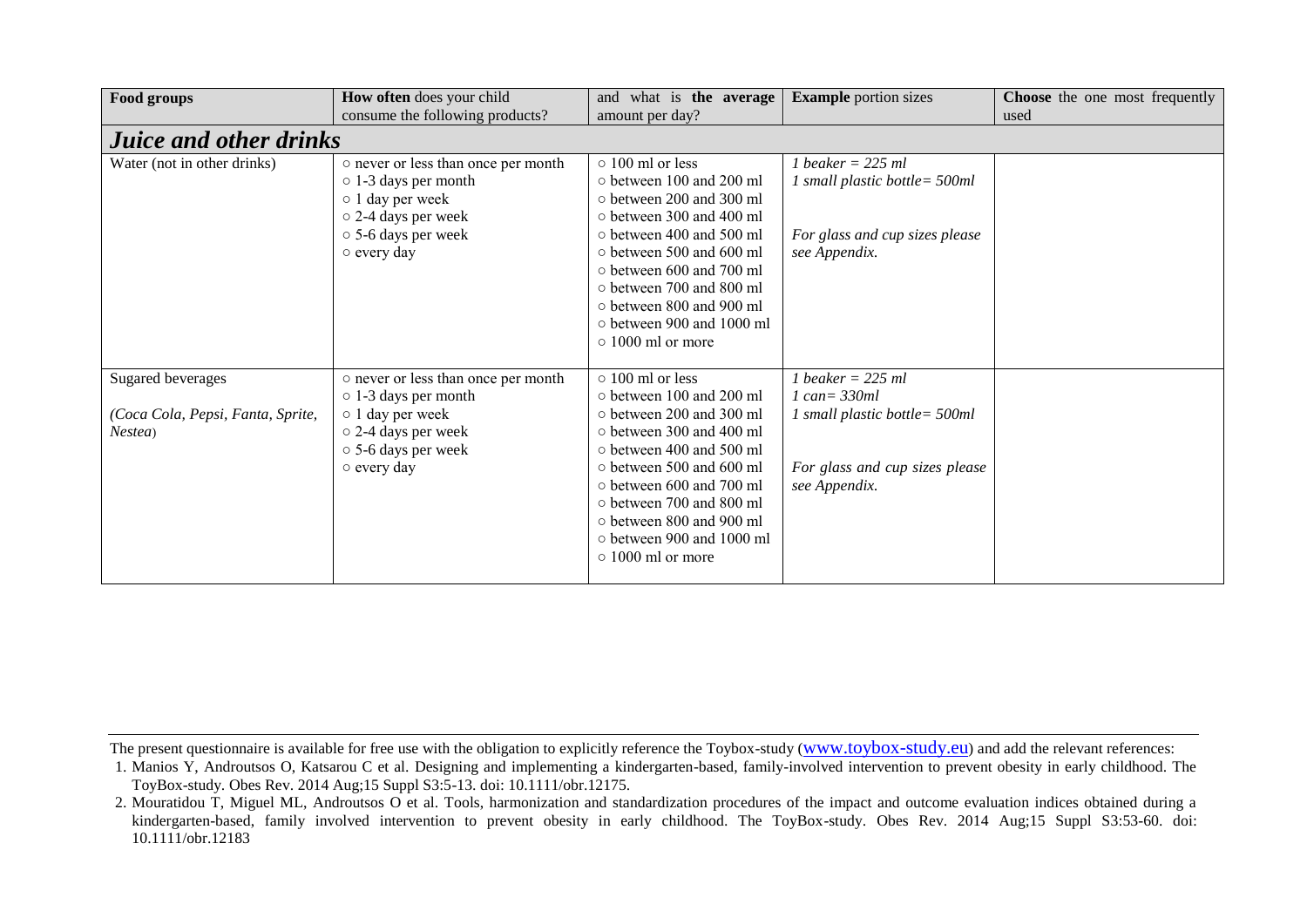| How often does your child           | and what is the average         | Example portion sizes                                                                                                                                                            | <b>Choose</b> the one most frequently           |
|-------------------------------------|---------------------------------|----------------------------------------------------------------------------------------------------------------------------------------------------------------------------------|-------------------------------------------------|
| consume the following products?     | amount per day?                 |                                                                                                                                                                                  | consumed                                        |
| o never or less than once per month | $\circ$ 100 ml or less          | 1 beaker = $225$ ml                                                                                                                                                              |                                                 |
| $\circ$ 1-3 days per month          | $\circ$ between 100 and 200 ml  | $1 \text{ can} = 330 \text{ml}$                                                                                                                                                  |                                                 |
| $\circ$ 1 day per week              |                                 | 1 small plastic bottle = $500ml$                                                                                                                                                 |                                                 |
| $\circ$ 2-4 days per week           |                                 |                                                                                                                                                                                  |                                                 |
| $\circ$ 5-6 days per week           | $\circ$ between 400 and 500 ml  |                                                                                                                                                                                  |                                                 |
| $\circ$ every day                   | $\circ$ between 500 and 600 ml  |                                                                                                                                                                                  |                                                 |
|                                     | $\circ$ between 600 and 700 ml  |                                                                                                                                                                                  |                                                 |
|                                     |                                 |                                                                                                                                                                                  |                                                 |
|                                     |                                 |                                                                                                                                                                                  |                                                 |
|                                     |                                 |                                                                                                                                                                                  |                                                 |
|                                     |                                 |                                                                                                                                                                                  |                                                 |
| o never or less than once per month | $\circ$ 100 ml or less          | 1 beaker = $225$ ml                                                                                                                                                              |                                                 |
| $\circ$ 1-3 days per month          | $\circ$ between 100 and 200 ml  |                                                                                                                                                                                  |                                                 |
| $\circ$ 1 day per week              | o between 200 and 300 ml        |                                                                                                                                                                                  |                                                 |
| o 2-4 days per week                 | o between 300 and 400 ml        | For glass and cup sizes please                                                                                                                                                   |                                                 |
| ○ 5-6 days per week                 | $\circ$ between 400 and 500 ml  | see Appendix.                                                                                                                                                                    |                                                 |
| $\circ$ every day                   | $\circ$ between 500 and 600 ml  |                                                                                                                                                                                  |                                                 |
|                                     | $\circ$ between 600 and 700 ml  |                                                                                                                                                                                  |                                                 |
|                                     | o between 700 and 800 ml        |                                                                                                                                                                                  |                                                 |
|                                     | o between 800 and 900 ml        |                                                                                                                                                                                  |                                                 |
|                                     | $\circ$ between 900 and 1000 ml |                                                                                                                                                                                  |                                                 |
|                                     | $\circ$ 1000 ml or more         |                                                                                                                                                                                  |                                                 |
|                                     |                                 | o between 200 and 300 ml<br>o between 300 and 400 ml<br>$\circ$ between 700 and 800 ml<br>o between 800 and 900 ml<br>$\circ$ between 900 and 1000 ml<br>$\circ$ 1000 ml or more | For glass and cup sizes please<br>see Appendix. |

<sup>1.</sup> Manios Y, Androutsos O, Katsarou C et al. Designing and implementing a kindergarten-based, family-involved intervention to prevent obesity in early childhood. The ToyBox-study. Obes Rev. 2014 Aug;15 Suppl S3:5-13. doi: 10.1111/obr.12175.

<sup>2.</sup> Mouratidou T, Miguel ML, Androutsos O et al. Tools, harmonization and standardization procedures of the impact and outcome evaluation indices obtained during a kindergarten-based, family involved intervention to prevent obesity in early childhood. The ToyBox-study. Obes Rev. 2014 Aug;15 Suppl S3:53-60. doi: 10.1111/obr.12183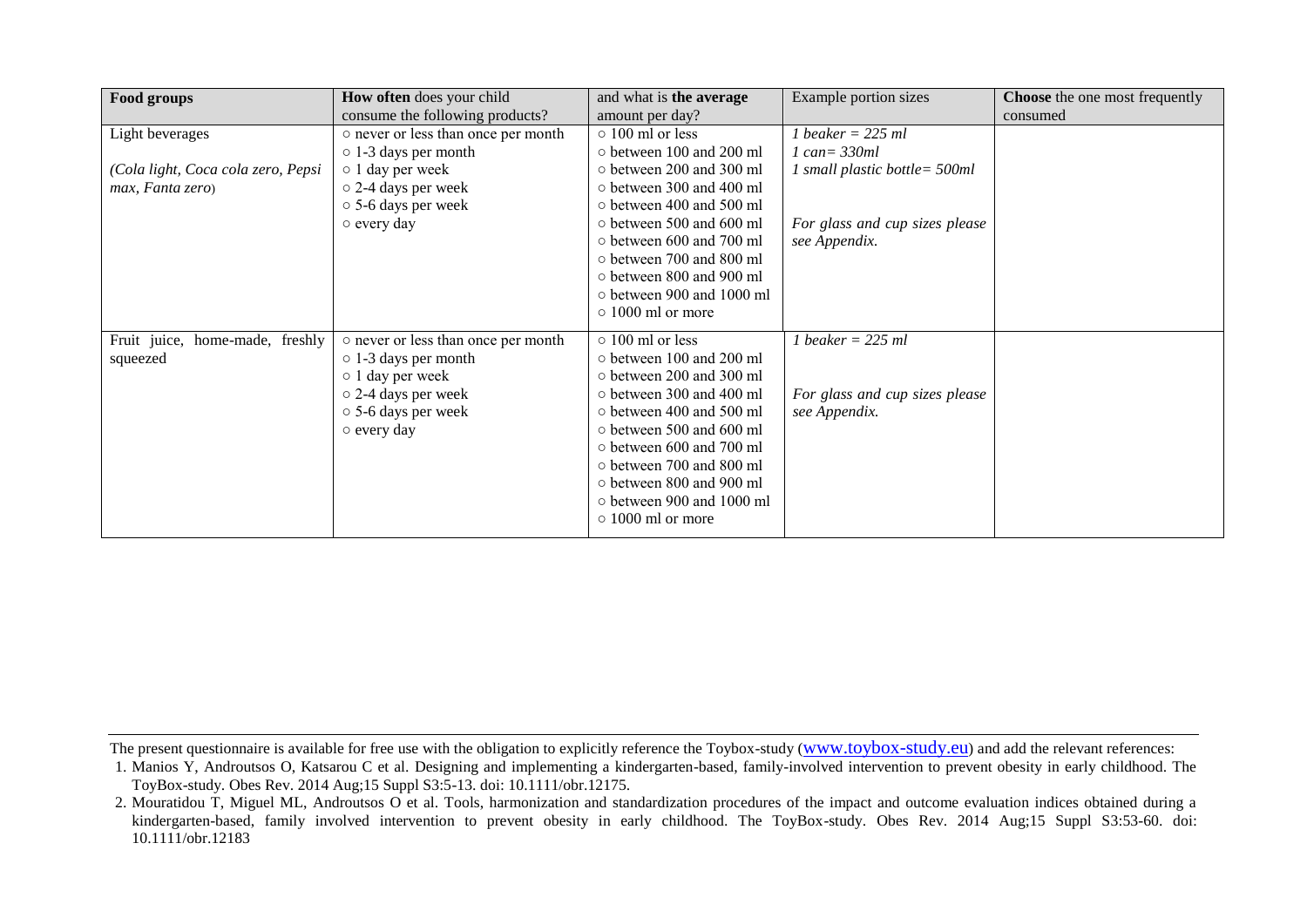| Food groups                        | How often does your child           | and what is the average         | Example portion sizes            | <b>Choose</b> the one most frequently |
|------------------------------------|-------------------------------------|---------------------------------|----------------------------------|---------------------------------------|
|                                    | consume the following products?     | amount per day?                 |                                  | consumed                              |
| Fruit juice, pre-packed/bottled    | o never or less than once per month | $\circ$ 100 ml or less          | 1 beaker = $225$ ml              |                                       |
|                                    | $\circ$ 1-3 days per month          | o between 100 and 200 ml        | 1 small plastic bottle = $500ml$ |                                       |
| (Don Simon, Juver/Disfruta, own    | $\circ$ 1 day per week              | $\circ$ between 200 and 300 ml  | $1$ carton= $11$                 |                                       |
| brands (marcas blancas))           | $\circ$ 2-4 days per week           | o between 300 and 400 ml        |                                  |                                       |
|                                    | $\circ$ 5-6 days per week           | $\circ$ between 400 and 500 ml  | For glass, cup and carton        |                                       |
|                                    | $\circ$ every day                   | $\circ$ between 500 and 600 ml  | sizes please see Appendix.       |                                       |
|                                    |                                     | o between 600 and 700 ml        |                                  |                                       |
|                                    |                                     | ○ between 700 and 800 ml        |                                  |                                       |
|                                    |                                     | o between 800 and 900 ml        |                                  |                                       |
|                                    |                                     | o between 900 and 1000 ml       |                                  |                                       |
|                                    |                                     | $\circ$ 1000 ml or more         |                                  |                                       |
| Tea                                | o never or less than once per month | $\circ$ 100 ml or less          | $1$ beaker = 225 ml              | $\circ$ with sugar                    |
|                                    | $\circ$ 1-3 days per month          | $\circ$ between 100 and 200 ml  |                                  | $\circ$ without sugar                 |
| (herbal tea, black tea, green tea, | o 1 day per week                    | ○ between 200 and 300 ml        |                                  |                                       |
| chamomile, etc)                    | o 2-4 days per week                 | $\circ$ between 300 and 400 ml  | For glass and cup sizes please   |                                       |
|                                    | $\circ$ 5-6 days per week           | o between 400 and 500 ml        | see Appendix.                    |                                       |
|                                    | $\circ$ every day                   | $\circ$ between 500 and 600 ml  |                                  |                                       |
|                                    |                                     | o between 600 and 700 ml        |                                  |                                       |
|                                    |                                     | o between 700 and 800 ml        |                                  |                                       |
|                                    |                                     | $\circ$ between 800 and 900 ml  |                                  |                                       |
|                                    |                                     | $\circ$ between 900 and 1000 ml |                                  |                                       |
|                                    |                                     | $\circ$ 1000 ml or more         |                                  |                                       |
|                                    |                                     |                                 |                                  |                                       |

<sup>1.</sup> Manios Y, Androutsos O, Katsarou C et al. Designing and implementing a kindergarten-based, family-involved intervention to prevent obesity in early childhood. The ToyBox-study. Obes Rev. 2014 Aug;15 Suppl S3:5-13. doi: 10.1111/obr.12175.

<sup>2.</sup> Mouratidou T, Miguel ML, Androutsos O et al. Tools, harmonization and standardization procedures of the impact and outcome evaluation indices obtained during a kindergarten-based, family involved intervention to prevent obesity in early childhood. The ToyBox-study. Obes Rev. 2014 Aug;15 Suppl S3:53-60. doi: 10.1111/obr.12183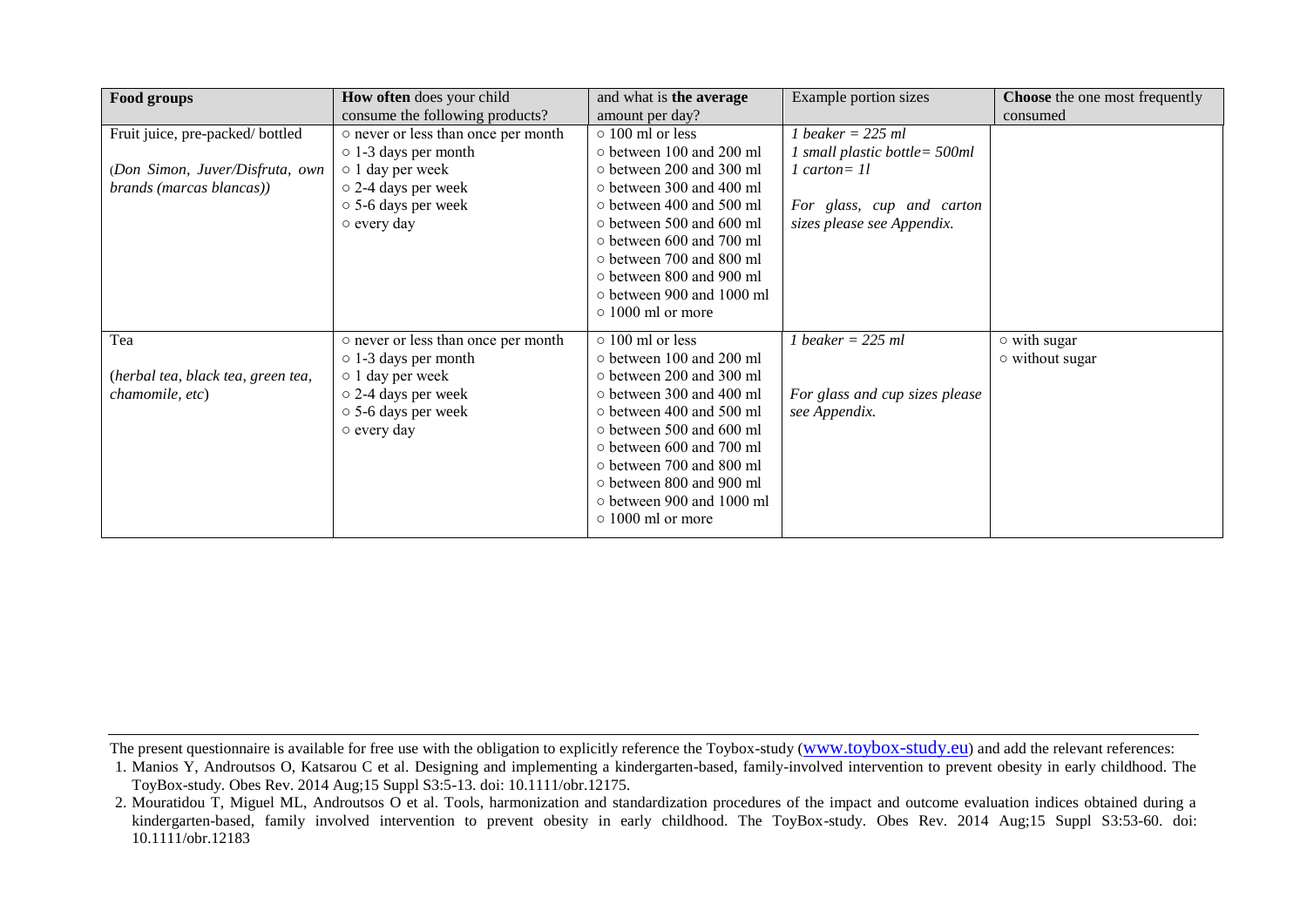| Food groups                     | How often does your child           | and what is the average         | Example portion sizes            | Choose the one most frequently      |
|---------------------------------|-------------------------------------|---------------------------------|----------------------------------|-------------------------------------|
|                                 | consume the following products?     | amount per day?                 |                                  | consumed                            |
| Smoothies (all kinds)           | o never or less than once per month | $\circ$ 100 ml or less          | 1 beaker = $225$ ml              |                                     |
|                                 | $\circ$ 1-3 days per month          | o between 100 and 200 ml        | $1 can = 330ml$                  |                                     |
| (Solo Fruta (Hero), FruitSimply | o 1 day per week                    | $\circ$ between 200 and 300 ml  | $1$ carton= $11$                 |                                     |
| (Sunnydelight), Invo smoothie)  | $\circ$ 2-4 days per week           | o between 300 and 400 ml        | 1 small plastic bottle = $500ml$ |                                     |
|                                 | $\circ$ 5-6 days per week           | $\circ$ between 400 and 500 ml  |                                  |                                     |
|                                 | $\circ$ every day                   | o between 500 and 600 ml        |                                  |                                     |
|                                 |                                     | $\circ$ between 600 and 700 ml  | For glass and cup sizes please   |                                     |
|                                 |                                     | $\circ$ between 700 and 800 ml  | see Appendix.                    |                                     |
|                                 |                                     | $\circ$ between 800 and 900 ml  |                                  |                                     |
|                                 |                                     | $\circ$ between 900 and 1000 ml |                                  |                                     |
|                                 |                                     | $\circ$ 1000 ml or more         |                                  |                                     |
| Milk, yogurt and cheese         |                                     |                                 |                                  |                                     |
| Plain milk                      | o never or less than once per month | $\circ$ 100 ml or less          | $b$ eaker = 225 ml               | ○ Full fat                          |
|                                 | $\circ$ 1-3 days per month          | o between 100 and 200 ml        | 1 small plastic bottle= 500ml    | o Semi skimmed                      |
|                                 | $\circ$ 1 day per week              | o between 200 and 300 ml        |                                  | o Skimmed                           |
|                                 | $\circ$ 2-4 days per week           | o between 300 and 400 ml        |                                  | ○ Fortified/ enriched               |
|                                 | ○ 5-6 days per week                 | $\circ$ between 400 and 500 ml  |                                  | (e.g. with calcium, iron, vitamins) |
|                                 | $\circ$ every day                   | $\circ$ between 500 and 600 ml  | For glass, cup and carton        |                                     |
|                                 |                                     | $\circ$ between 600 and 700 ml  | sizes please see Appendix.       |                                     |
|                                 |                                     | $\circ$ between 700 and 800 ml  |                                  |                                     |
|                                 |                                     | o between 800 and 900 ml        |                                  |                                     |
|                                 |                                     | $\circ$ between 900 and 1000 ml |                                  |                                     |
|                                 |                                     | $\circ$ 1000 ml or more         |                                  |                                     |
|                                 |                                     |                                 |                                  |                                     |

<sup>1.</sup> Manios Y, Androutsos O, Katsarou C et al. Designing and implementing a kindergarten-based, family-involved intervention to prevent obesity in early childhood. The ToyBox-study. Obes Rev. 2014 Aug;15 Suppl S3:5-13. doi: 10.1111/obr.12175.

<sup>2.</sup> Mouratidou T, Miguel ML, Androutsos O et al. Tools, harmonization and standardization procedures of the impact and outcome evaluation indices obtained during a kindergarten-based, family involved intervention to prevent obesity in early childhood. The ToyBox-study. Obes Rev. 2014 Aug;15 Suppl S3:53-60. doi: 10.1111/obr.12183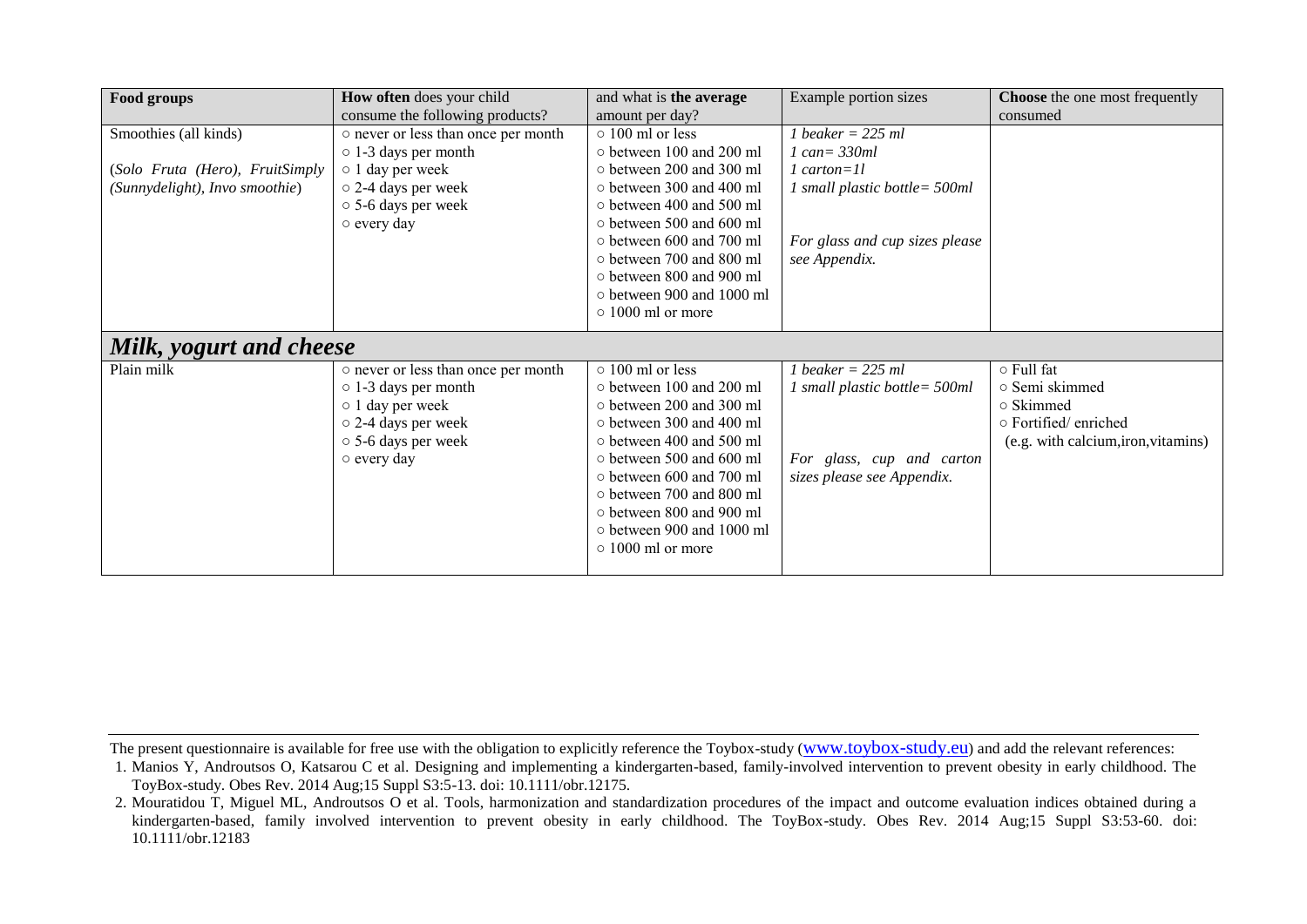| Food groups                                     | How often does your child           | and what is the average                               | Example portion sizes          | <b>Choose</b> the one most frequently |
|-------------------------------------------------|-------------------------------------|-------------------------------------------------------|--------------------------------|---------------------------------------|
|                                                 | consume the following products?     | amount per day?                                       |                                | consumed                              |
| Sugared or chocolate milk                       | o never or less than once per month | $\circ$ 100 ml or less                                | 1 beaker = $225$ ml            |                                       |
|                                                 | $\circ$ 1-3 days per month          | o between 100 and 200 ml                              | $1 can = 200ml$                |                                       |
| (Puleva, Central Lechera                        | o 1 day per week                    | o between 200 and 300 ml                              | 1 small plastic bottle= 300ml  |                                       |
| Asturiana, own brands)                          | o 2-4 days per week                 | o between 300 and 400 ml                              | 1 large plastic bottle= 500ml  |                                       |
|                                                 | $\circ$ 5-6 days per week           | o between 400 and 500 ml                              |                                |                                       |
|                                                 | o every day                         | o between 500 and 600 ml                              |                                |                                       |
|                                                 |                                     | o between 600 and 700 ml                              |                                |                                       |
|                                                 |                                     | o between 700 and 800 ml                              | For glass, cup and carton      |                                       |
|                                                 |                                     | o between 800 and 900 ml<br>o between 900 and 1000 ml | sizes please see Appendix.     |                                       |
|                                                 |                                     | $\circ$ 1000 ml or more                               |                                |                                       |
|                                                 |                                     |                                                       |                                |                                       |
| Plain yoghurt                                   | o never or less than once per month | $\circ$ 65 g or less                                  | $1 cup=125 mg$                 | oStrained                             |
| (without sugar addition, with                   | $\circ$ 1-3 days per month          | o between 65 and 195 g                                | 1 petit-suisse = $50 g$        | ○Full fat                             |
| artificially sweetened youghurt)                | $\circ$ 1 day per week              | $\circ$ 195 g or more                                 |                                | ○Semi skimmed                         |
|                                                 | o 2-4 days per week                 |                                                       | For cup, bowl and pot sizes    | ○Skimmed                              |
| (Danone, Danonino, Petit-suisse,                | ○ 5-6 days per week                 |                                                       | please see Appendix            | oFortified/enriched                   |
| own brands)                                     | o every day                         |                                                       |                                | (e.g. with calcium, iron, vitamins)   |
|                                                 |                                     |                                                       |                                | ○ Children's yoghurt                  |
| Fruit, sugared or aromatised                    | o never or less than once per month | $\circ$ 65 g or less                                  | $1 cup=125 mg$                 | ○Full fat                             |
| yoghurt                                         | $\circ$ 1-3 days per month          | o between 65 and 195 g                                | 1 petit-suisse= $50 g$         | ○Semi skimmed                         |
| (fruit yoghurt, yoghurt where you               | o 1 day per week                    | $\circ$ 195 g or more                                 |                                | oSkimmed                              |
| yourself add the sugar, )                       | o 2-4 days per week                 |                                                       | For cup, bowl and pot sizes    | oFortified/enriched                   |
|                                                 | ○ 5-6 days per week                 |                                                       | please see Appendix            | (e.g. with calcium, iron, vitamins)   |
| (Danone, Danonino, Petit-suisse,<br>own brands) | o every day                         |                                                       |                                | ○ Children's yoghurt                  |
|                                                 |                                     |                                                       |                                |                                       |
| Cheese                                          | o never or less than once per month | $\circ$ 10 g or less                                  | 1 triangle = $20 g$            |                                       |
| [Check<br>spread/ melt<br>cheese                | $\circ$ 1-3 days per month          | o between 10 and 20 g                                 | 1 slice of cheese (10 by 10    |                                       |
| melt cheese<br>slices),<br>(fondue,             | o 1 day per week                    | o between 20 and 30 g                                 | $cm) = 25 g$                   |                                       |
| Emmental,<br>Gouda.<br>Gruvère.                 | o 2-4 days per week                 | o between 30 and 40 g                                 | 1 tablespoon grated cheese $=$ |                                       |
| Cottage cheese, feta cheese]                    | ○ 5-6 days per week                 | $\circ$ between 40 and 50 g                           | 10g                            |                                       |
|                                                 | $\circ$ every day                   | $\circ$ 50 g or more                                  |                                |                                       |

1. Manios Y, Androutsos O, Katsarou C et al. Designing and implementing a kindergarten-based, family-involved intervention to prevent obesity in early childhood. The ToyBox-study. Obes Rev. 2014 Aug;15 Suppl S3:5-13. doi: 10.1111/obr.12175.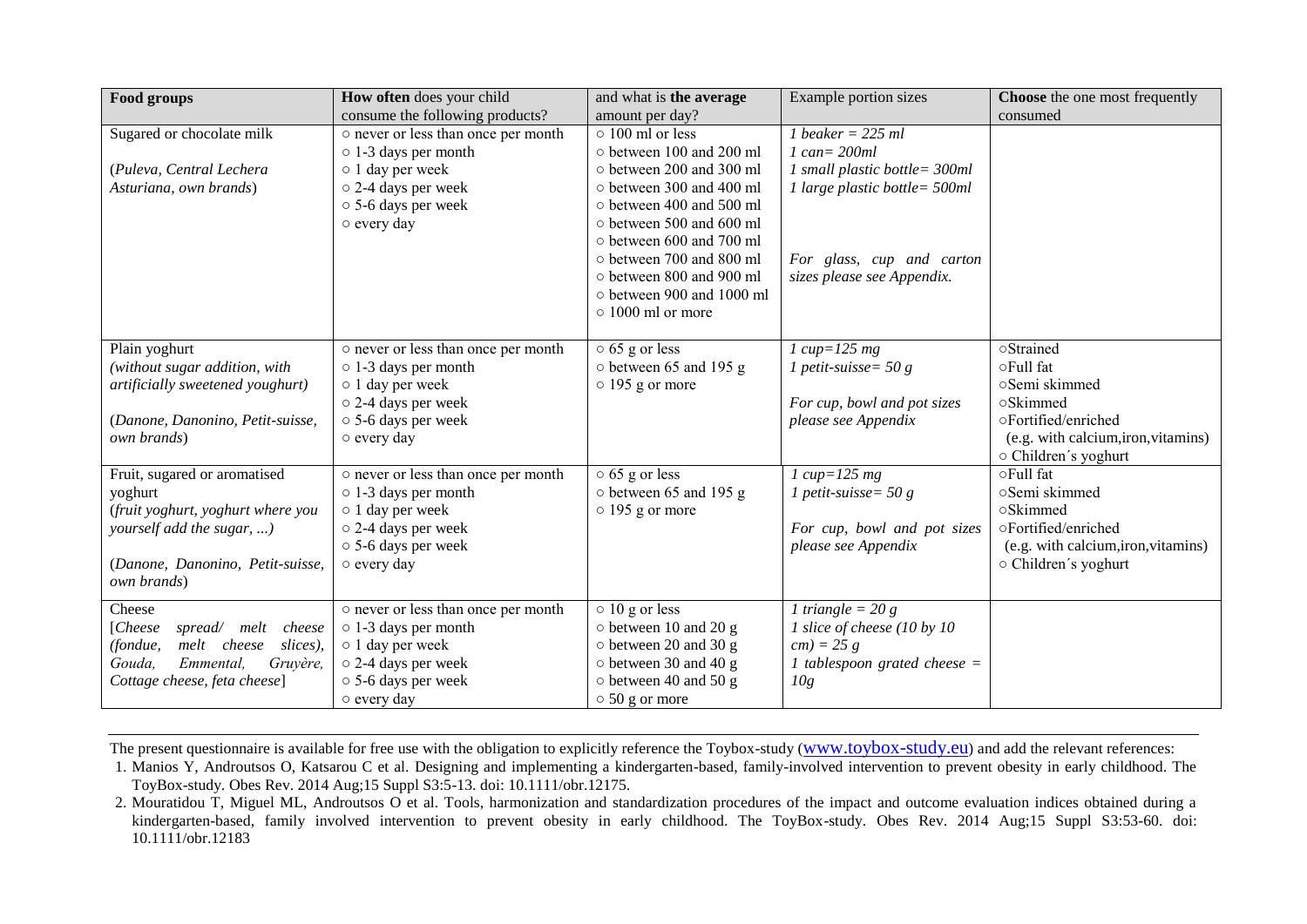| Food groups                  | How often does your child<br>consume the following products?                                                                                             | and what is the average<br>amount per day?                                                                                                                                                                                                                                                           | Example portion sizes                                                                                                                                                                                                                                                                                                        | <b>Choose</b> the one most<br>frequently consumed |
|------------------------------|----------------------------------------------------------------------------------------------------------------------------------------------------------|------------------------------------------------------------------------------------------------------------------------------------------------------------------------------------------------------------------------------------------------------------------------------------------------------|------------------------------------------------------------------------------------------------------------------------------------------------------------------------------------------------------------------------------------------------------------------------------------------------------------------------------|---------------------------------------------------|
| <b>Fruits and vegetables</b> |                                                                                                                                                          |                                                                                                                                                                                                                                                                                                      |                                                                                                                                                                                                                                                                                                                              |                                                   |
| Dried fruit                  | o never or less than once per month<br>$\circ$ 1-3 days per month<br>o 1 day per week<br>o 2-4 days per week<br>○ 5-6 days per week<br>$\circ$ every day | o 1 tablespoon<br>$\circ$ 1 - 3 tablespoons<br>○ 3 tablespoons                                                                                                                                                                                                                                       | 1 tablespoon dried fruit $(-20gr)$<br>-2 dried figs<br>-40 raisins<br>-2 dried prunes                                                                                                                                                                                                                                        |                                                   |
| Canned fruit                 | o never or less than once per month<br>$\circ$ 1-3 days per month<br>o 1 day per week<br>o 2-4 days per week<br>○ 5-6 days per week<br>o every day       | $\circ$ 35 g or less<br>o between 35 and 70 g<br>o between 70 and 105 g<br>$\circ$ between 105 and 140 g<br>$\circ$ between 140 and 175 g<br>$\circ$ 175 g or more                                                                                                                                   | 1 slice canned pine-apple=35 $g$<br>10 canned black cherries = $90 g$<br>1 half apricot canned with syrup $=$<br>17g                                                                                                                                                                                                         |                                                   |
| Fresh fruit                  | o never or less than once per month<br>o 1-3 days per month<br>$\circ$ 1 day per week<br>o 2-4 days per week<br>○ 5-6 days per week<br>o every day       | $\circ$ 30 g or less<br>$\circ$ between 30 and 60 g<br>$\circ$ between 60 and 90 g<br>o between 90 and 120 g<br>$\circ$ between 120 and 150 g<br>o between 150 and 180 g<br>$\circ$ between 180 and 210 g<br>$\circ$ between 210 and 240 g<br>$\circ$ between 240 and 270 g<br>$\circ$ 270 g or more | 1 kiwi = 75 g<br>$1 \text{ orange} = 140 \text{ g}$<br>1 mandarin orange= $60 g$<br>1 small apple = $125 g$<br>other fruit = $130 g$<br>1 medium banana= $90gr$<br>$10$ grapes = $20g$<br>1 cup melon/watermelon= $150g$<br>5 strawberries = $50g$<br>For examples of different types of<br>fresh fruit, please see Appendix |                                                   |

The present questionnaire is available for free use with the obligation to explicitly reference the Toybox-study (www.toybox-study.eu) and add the relevant references:

<sup>1.</sup> Manios Y, Androutsos O, Katsarou C et al. Designing and implementing a kindergarten-based, family-involved intervention to prevent obesity in early childhood. The ToyBox-study. Obes Rev. 2014 Aug;15 Suppl S3:5-13. doi: 10.1111/obr.12175.

<sup>2.</sup> Mouratidou T, Miguel ML, Androutsos O et al. Tools, harmonization and standardization procedures of the impact and outcome evaluation indices obtained during a kindergarten-based, family involved intervention to prevent obesity in early childhood. The ToyBox-study. Obes Rev. 2014 Aug;15 Suppl S3:53-60. doi: 10.1111/obr.12183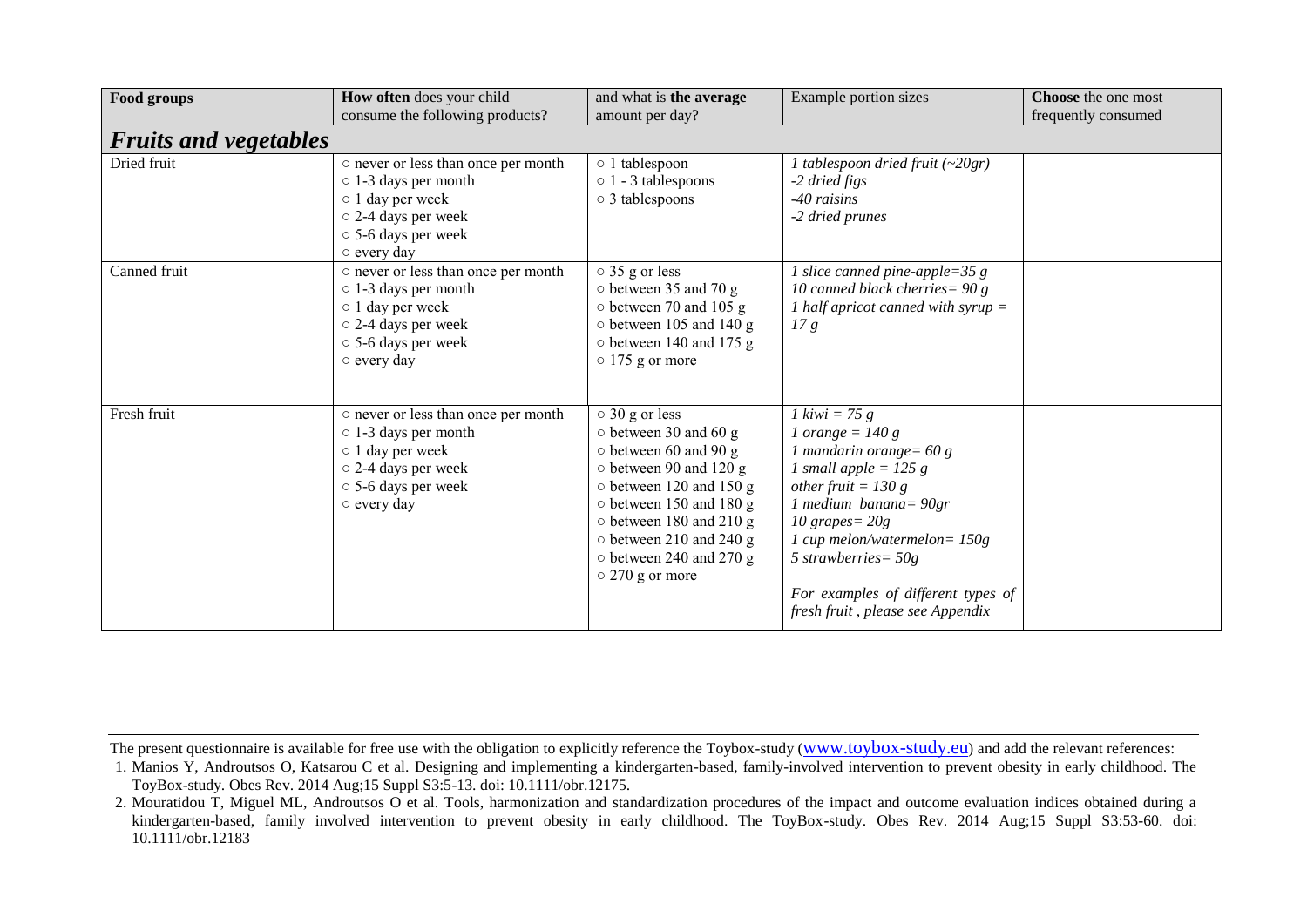| Food groups                                                                                                                                                                                           | How often does your child                                                                                                                                      | and what is the average                                                                                                                                                                                                                                                                              | Example                                                                                                                                                                                                                                                                             | <b>Choose</b><br>the<br>one<br>most |
|-------------------------------------------------------------------------------------------------------------------------------------------------------------------------------------------------------|----------------------------------------------------------------------------------------------------------------------------------------------------------------|------------------------------------------------------------------------------------------------------------------------------------------------------------------------------------------------------------------------------------------------------------------------------------------------------|-------------------------------------------------------------------------------------------------------------------------------------------------------------------------------------------------------------------------------------------------------------------------------------|-------------------------------------|
|                                                                                                                                                                                                       | consume the following products?                                                                                                                                | amount per day?                                                                                                                                                                                                                                                                                      | portion sizes                                                                                                                                                                                                                                                                       | frequently consumed                 |
| Raw Vegetables                                                                                                                                                                                        | o never or less than once per month<br>$\circ$ 1-3 days per month<br>o 1 day per week<br>o 2-4 days per week<br>○ 5-6 days per week<br>o every day             | $\circ$ 30 g or less<br>$\circ$ between 30 and 60 g<br>$\circ$ between 60 and 90 g<br>o between 90 and 120 g<br>$\circ$ between 120 and 150 g<br>o between 150 and 180 g<br>$\circ$ between 180 and 210 g<br>$\circ$ between 210 and 240 g<br>$\circ$ between 240 and 270 g<br>$\circ$ 270 g or more | 1 tablespoon carrots = $20 g$<br>1 tomato = $150 g$<br>1 tablespoon shredded lettuce or<br>$cabbage = 10g$<br>For examples of different types of<br>raw vegetables,<br>please<br>see<br>Appendix                                                                                    |                                     |
| <b>Cooked Vegetables</b><br>(steamed, boiled, grilled, stewed)                                                                                                                                        | o never or less than once per month<br>$\circ$ 1-3 days per month<br>o 1 day per week<br>o 2-4 days per week<br>○ 5-6 days per week                            | $\circ$ 30 g or less<br>$\circ$ between 30 and 60 g<br>$\circ$ between 60 and 90 g<br>o between 90 and 120 g<br>o between 120 and 150 g                                                                                                                                                              | 1 tablespoon prepared<br>vegetables = $30 g$<br>For examples of different types of<br>cooked vegetables, please see                                                                                                                                                                 |                                     |
|                                                                                                                                                                                                       | o every day                                                                                                                                                    | o between 150 and 180 g<br>$\circ$ between 180 and 210 g<br>$\circ$ between 210 and 240 g<br>o between 240 and 270 g<br>$\circ$ 270 g or more                                                                                                                                                        | Appendix                                                                                                                                                                                                                                                                            |                                     |
| <b>Chocolate</b>                                                                                                                                                                                      |                                                                                                                                                                |                                                                                                                                                                                                                                                                                                      |                                                                                                                                                                                                                                                                                     |                                     |
| Chocolate<br>(plain chocolate bar, chocolate bar<br>with almonds, hazelnuts or other<br>nuts, candy bars such as Mars,<br>Twix, Bounty, Snickers, Milky<br>Way, Huevo<br>Kinder, Kinder<br>Bueno etc) | o never or less than once per month<br>$\circ$ 1-3 days per month<br>$\circ$ 1 day per week<br>$\circ$ 2-4 days per week<br>○ 5-6 days per week<br>o every day | $\circ$ 25 g or less<br>o between 25 and 50 g<br>o between 50 and 75 g<br>$\circ$ between 75 and 100 g<br>$\circ$ between 100 and 125 g<br>$\circ$ 125 g or more                                                                                                                                     | 1 large chocolate bar= 100g<br>1 medium chocolate bar= $50gr$<br>1 small chocolate bar= $25-30gr$<br>1 slice/small chocolate= $10g$<br>1candy bar (e.g. Mars, Twix)= $60g$<br>1 kinder surprise egg = $22g$<br>For examples of different types of<br>chocolate, please see Appendix |                                     |

1. Manios Y, Androutsos O, Katsarou C et al. Designing and implementing a kindergarten-based, family-involved intervention to prevent obesity in early childhood. The ToyBox-study. Obes Rev. 2014 Aug;15 Suppl S3:5-13. doi: 10.1111/obr.12175.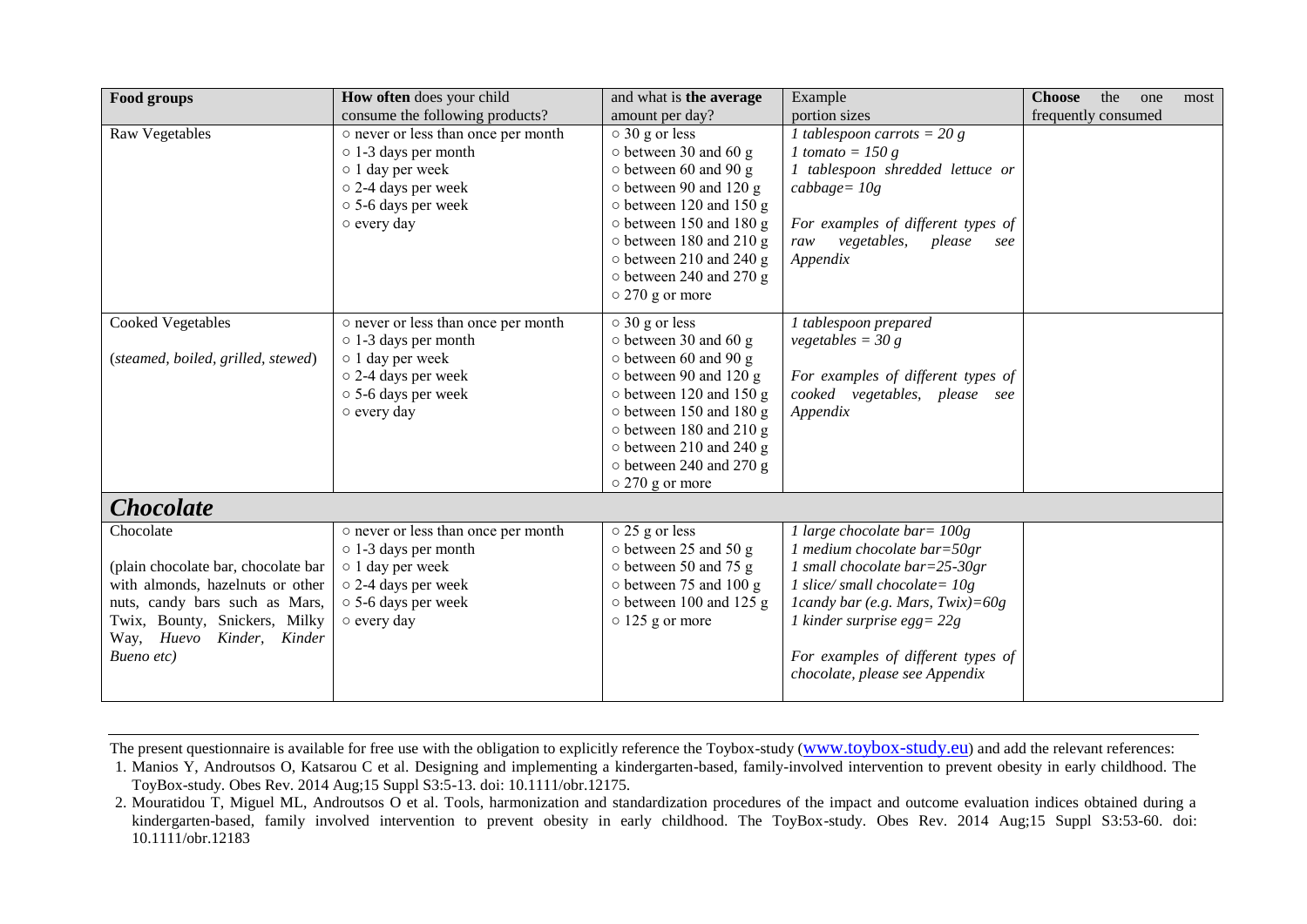| Food groups                                                        | How often does your child                                                                   | and what is the average                                                            | Example                                                                            | <b>Choose</b><br>the<br>one<br>most |
|--------------------------------------------------------------------|---------------------------------------------------------------------------------------------|------------------------------------------------------------------------------------|------------------------------------------------------------------------------------|-------------------------------------|
|                                                                    | consume the following products?                                                             | amount per day?                                                                    | portion sizes                                                                      | frequently consumed                 |
| <b>Desserts</b>                                                    |                                                                                             |                                                                                    |                                                                                    |                                     |
| Dairy-based desserts                                               | o never or less than once per month<br>$\circ$ 1-3 days per month                           | $\circ$ 50 g or less<br>o between 50 and 100 g                                     | 1 ball of ice cream = 50 g                                                         |                                     |
| (Chocolate mousse (e.g Danone), ice                                | o 1 day per week                                                                            | o between 100 and 150 g                                                            | For cup, bowl and pot sizes please                                                 |                                     |
| cream (e.g. Magnum Frigo)/ ice                                     | o 2-4 days per week                                                                         | $\circ$ between 150 and 200 g                                                      | see Appendix                                                                       |                                     |
| puddings,<br><i>lolly,</i><br>rice pudding,                        | ○ 5-6 days per week                                                                         | $\circ$ 200 g or more                                                              |                                                                                    |                                     |
| custard)                                                           | o every day                                                                                 |                                                                                    |                                                                                    |                                     |
| <b>Biscuits, cakes and pastries</b>                                |                                                                                             |                                                                                    |                                                                                    |                                     |
| Cakes<br>(plain vanilla cake, fruit cake, jam                      | o never or less than once per month<br>$\circ$ 1-3 days per month<br>$\circ$ 1 day per week | $\overline{\circ}$ 35 g or less<br>o between 35 and 70 g<br>o between 70 and 105 g | For examples of different types of<br>cakes and cake sizes please see<br>Appendix. |                                     |
| cake, chocolate cake, etc)<br>e.g. Kinder delice, Bollycao, Donut, | $\circ$ 2-4 days per week<br>○ 5-6 days per week                                            | $\circ$ between 105 and 140 g<br>o between 140 and 175 g                           |                                                                                    |                                     |
| Phoskitos/Tigretón)                                                | o every day                                                                                 | $\circ$ between 175 and 210 g<br>o between 210 and 245 g<br>$\circ$ 245 g or more  |                                                                                    |                                     |
| <b>Biscuits</b>                                                    | o never or less than once per month<br>$\circ$ 1-3 days per month                           | $\circ$ 15 g or less<br>$\circ$ between 15 g and 30 g                              | 1 plain biscuit = $7 g$<br>1 chocolate biscuit (type Prince)=                      |                                     |
| (butter biscuits, sandwich crème                                   | o 1 day per week                                                                            | $\circ$ between 30 g and 45 g                                                      | 20 g                                                                               |                                     |
| biscuits, whole grain biscuits,                                    | o 2-4 days per week                                                                         | $\circ$ between 45 g and 60 g                                                      |                                                                                    |                                     |
| Digestive, shortbread, etc, e.g.                                   | ○ 5-6 days per week                                                                         | $\circ$ 60 g or more                                                               |                                                                                    |                                     |
| galletas María, Chiquilín, Principe)                               | $\circ$ every day                                                                           |                                                                                    |                                                                                    |                                     |
| Pastries                                                           | o never or less than once per month<br>$\circ$ 1-3 days per month                           | $\circ$ 35 g or less<br>o between 35 and 70 g                                      | 1 Belgian waffle= $50 g$<br>1 chocolate croissant= $95g$                           |                                     |
| (croissants, fruit tarts and pies,                                 | $\circ$ 1 day per week                                                                      | o between 70 and 105 g                                                             | 1 piece of apple tart= $150g$                                                      |                                     |
| waffles, pancakes, custard cream<br>pies, etc, e.g. magdalenas,    | o 2-4 days per week<br>○ 5-6 days per week                                                  | o between 105 and 140 g<br>o between 140 and 175 g                                 | 1 piece of custard cream pie = $200g$                                              |                                     |
| napolitanas, croissants)                                           | $\circ$ every day                                                                           | $\circ$ between 175 and 210 g                                                      |                                                                                    |                                     |
|                                                                    |                                                                                             | $\circ$ between 210 and 245 g                                                      |                                                                                    |                                     |
|                                                                    |                                                                                             | $\circ$ 245 g or more                                                              |                                                                                    |                                     |
|                                                                    |                                                                                             |                                                                                    |                                                                                    |                                     |

1. Manios Y, Androutsos O, Katsarou C et al. Designing and implementing a kindergarten-based, family-involved intervention to prevent obesity in early childhood. The ToyBox-study. Obes Rev. 2014 Aug;15 Suppl S3:5-13. doi: 10.1111/obr.12175.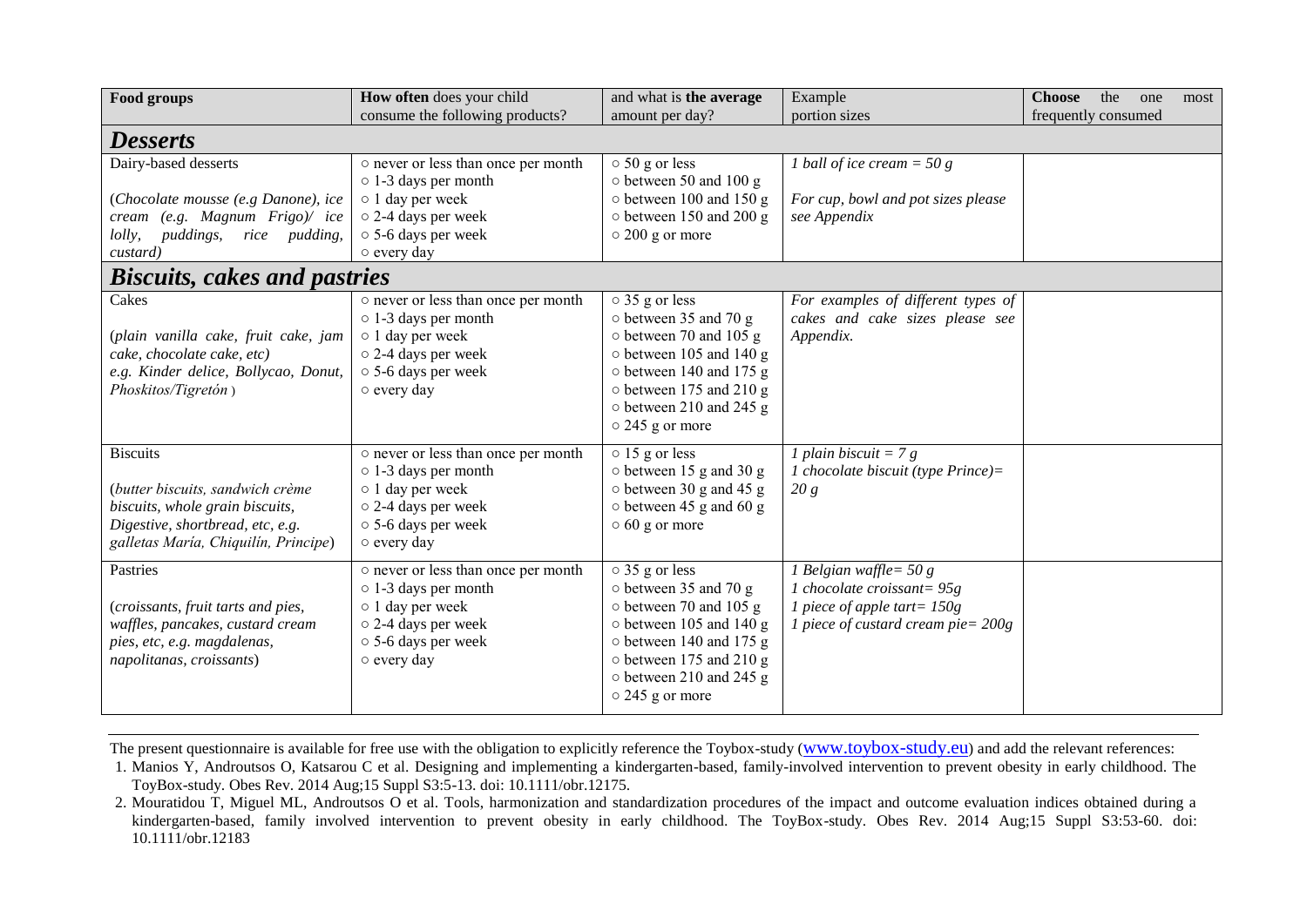| Food groups                                   | How often does your child                          | and what is the average                       | Example                                             | <b>Choose</b><br>the<br>one<br>most |  |
|-----------------------------------------------|----------------------------------------------------|-----------------------------------------------|-----------------------------------------------------|-------------------------------------|--|
|                                               | consume the following products?                    | amount per day?                               | portion sizes                                       | frequently consumed                 |  |
| Sugar-based desserts                          | o never or less than once per month                | $\circ$ 5 g or less                           | $1$ jelly bean= $1g$                                |                                     |  |
| (jelly beans, gummy, lollipops,               | $\circ$ 1-3 days per month                         | $\circ$ between 5 and 10 g                    | $1$ lollipop=6g                                     |                                     |  |
| hard candies, lokum)                          | o 1 day per week                                   | o between 10 and 15 g                         | 1 hard candy= $6g$                                  |                                     |  |
|                                               | o 2-4 days per week                                | o between 15 and 20 g                         | 1 small lokum= $15g$                                |                                     |  |
|                                               | ○ 5-6 days per week                                | $\circ$ between 20 and 25 g                   |                                                     |                                     |  |
|                                               | o every day                                        | o between 25 and 30 g                         |                                                     |                                     |  |
|                                               |                                                    | o between 30 and 35 g                         |                                                     |                                     |  |
|                                               |                                                    | ○35 g or more                                 |                                                     |                                     |  |
| <b>Breakfast cereals</b>                      |                                                    |                                               |                                                     |                                     |  |
|                                               |                                                    |                                               |                                                     |                                     |  |
| Unsweetened breakfast cereals                 | o never or less than once per month                | $\circ$ 15 g or less                          | 1 bowl cereals = $30 g$                             | o with added sugar                  |  |
|                                               | $\circ$ 1-3 days per month                         | o between 15 and 45 g                         | 1 individual box= $30 g$                            | o without added sugar               |  |
| (Corn Flakes, Weetabix, Muesli                | o 1 day per week                                   | $\circ$ 45 g or more                          | $1$ tablespoon= $10g$                               |                                     |  |
| Krispies)                                     | o 2-4 days per week                                |                                               | For examples of different portion                   |                                     |  |
|                                               | ○ 5-6 days per week                                |                                               | sizes, please see Appendix                          |                                     |  |
| Sweetened breakfast cereals                   | o every day<br>o never or less than once per month |                                               |                                                     |                                     |  |
|                                               |                                                    | $\circ$ 15 g or less<br>o between 15 and 45 g | 1 bowl cereals = $30 g$<br>1 individual box= $30 g$ |                                     |  |
|                                               | $\circ$ 1-3 days per month                         |                                               |                                                     |                                     |  |
| (Frosties, Pops, Cruesli,                     | o 1 day per week<br>o 2-4 days per week            | $\circ$ 45 g or more                          | $1$ tablespoon= $10g$<br>1 cereal bar= $24g$        |                                     |  |
| ChocoKrispies)                                |                                                    |                                               |                                                     |                                     |  |
|                                               | ○ 5-6 days per week                                |                                               | For examples of different portion                   |                                     |  |
|                                               | $\circ$ every day                                  |                                               | sizes, please see Appendix                          |                                     |  |
| <b>Bread</b> (including sandwiches and toast) |                                                    |                                               |                                                     |                                     |  |
| White bread and other bakery                  | o never or less than once per month                | $\circ$ 30 g or less                          | 1 big slice of bread = $30 g$                       |                                     |  |
| products                                      | $\circ$ 1-3 days per month                         | $\circ$ between 30 and 60 g                   | 1 small slice of bread = $20-25$ g                  |                                     |  |
|                                               | o 1 day per week                                   | $\circ$ between 60 and 90 g                   | 1 rusk = $10 g$                                     |                                     |  |
| (Bread, rusk, crusted roll, french            | o 2-4 days per week                                | o between 90 and 120 g                        | 1 crusted roll= $40 g$                              |                                     |  |
| stick, Rice wafer, sandwich                   | $\circ$ 5-6 days per week                          | $\circ$ between 120 g and 150 g               | For examples of different portion                   |                                     |  |
| bread, toast)                                 | o every day                                        | $\circ$ 150 g or more                         | sizes, please see Appendix                          |                                     |  |
|                                               |                                                    |                                               |                                                     |                                     |  |

1. Manios Y, Androutsos O, Katsarou C et al. Designing and implementing a kindergarten-based, family-involved intervention to prevent obesity in early childhood. The ToyBox-study. Obes Rev. 2014 Aug;15 Suppl S3:5-13. doi: 10.1111/obr.12175.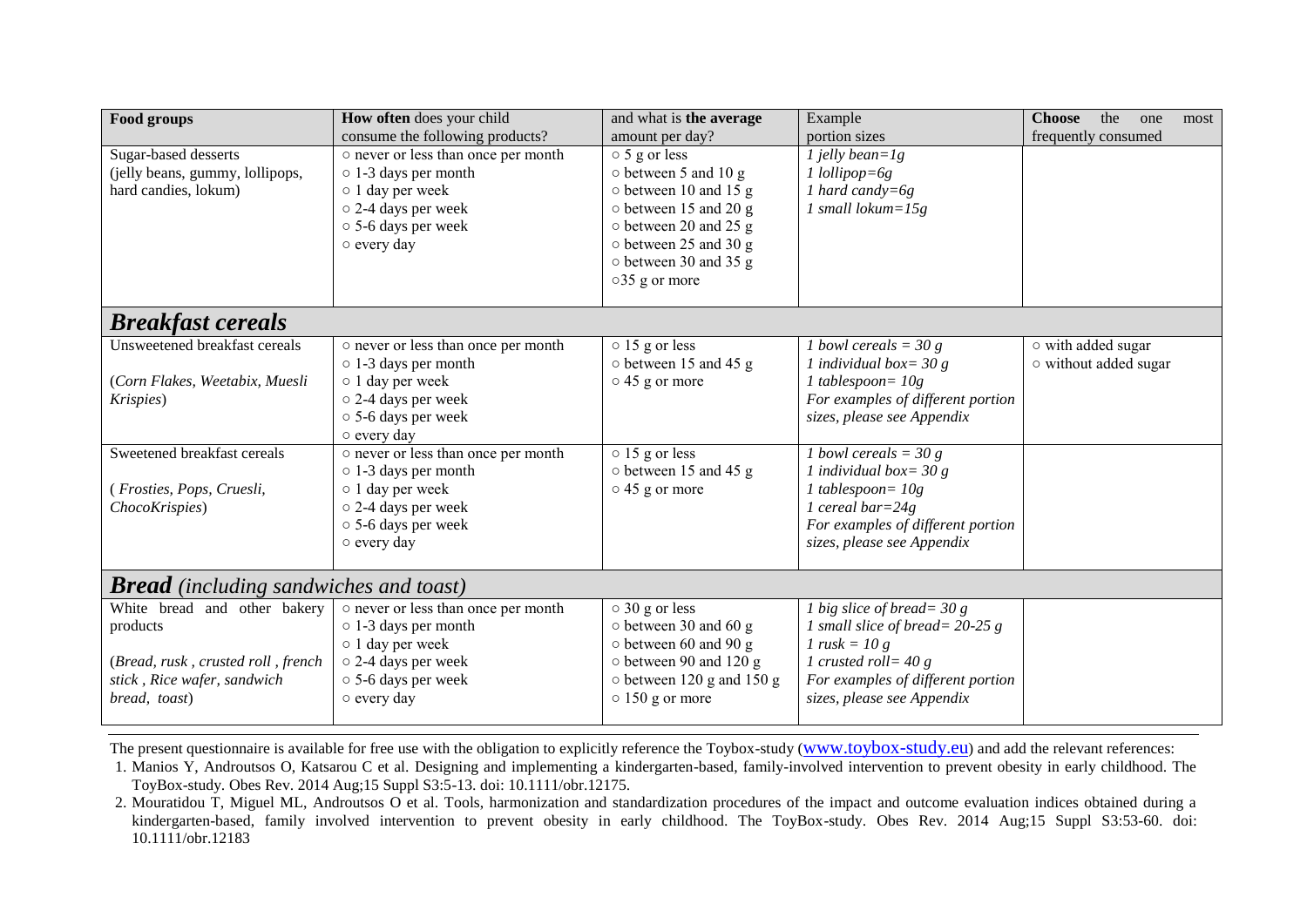| Food groups                                              | How often does your child           | and what is the average      | Example                                                | <b>Choose</b><br>the<br>one<br>most |  |
|----------------------------------------------------------|-------------------------------------|------------------------------|--------------------------------------------------------|-------------------------------------|--|
|                                                          | consume the following products?     | amount per day?              | portion sizes                                          | frequently consumed                 |  |
| Brown or wholemeal bread and                             | o never or less than once per month | $\circ$ 30 g or less         | 1 big slice of bread= $30 g$                           |                                     |  |
| other bakery products                                    | $\circ$ 1-3 days per month          | $\circ$ between 30 and 60 g  | 1 small slice of bread = $20-25$ g                     |                                     |  |
|                                                          | o 1 day per week                    | $\circ$ between 60 and 90 g  | 1 rusk = $10 g$                                        |                                     |  |
| (Bread, rusk, crusted roll, french                       | o 2-4 days per week                 | $\circ$ between 90 and 120 g | 1 crusted roll = $40 g$                                |                                     |  |
| stick, Rice wafer, sandwich                              | $\circ$ 5-6 days per week           | $\circ$ 120 g or more        | For examples of different portion                      |                                     |  |
| bread, toast)                                            | o every day                         |                              | sizes, please see Appendix                             |                                     |  |
|                                                          |                                     |                              |                                                        |                                     |  |
| <b>Savoury snacks</b>                                    |                                     |                              |                                                        |                                     |  |
| Salty snacks                                             | o never or less than once per month | $\circ$ 25 g or less         | 1 small bag chips= $30 g$                              |                                     |  |
|                                                          | $\circ$ 1-3 days per month          | o between 25 and 75 g        | 1 Tuc biscuit = $3 g$                                  |                                     |  |
| (Lays, Doritos, Ruffles, Pringles,                       | $\circ$ 1 day per week              | $\circ$ 75 g or more         | (1 package Tuc biscuits = $100 g$ )                    |                                     |  |
| Cheetos)                                                 | o 2-4 days per week                 |                              | For examples of different types                        |                                     |  |
|                                                          | ○ 5-6 days per week                 |                              | of salty snacks and portion sizes,                     |                                     |  |
|                                                          | $\circ$ every day                   |                              | please see Appendix                                    |                                     |  |
| <b>Meat, poultry and fish products</b>                   |                                     |                              |                                                        |                                     |  |
| Meat and poultry                                         | o never or less than once per month | $\circ$ 25 g or less         | 1 chicken filet = 150 g                                | o Broiled, boiled, grilled          |  |
|                                                          | $\circ$ 1-3 days per month          | o between 25 and 50 g        | 1 chicken nugget = $25 g$                              | o Fried                             |  |
| ( <i>chops</i> , <i>steak</i> , <i>bovine</i> ,<br>pork, | o 1 day per week                    | $\circ$ between 50 and 75 g  | 1 pork chop or 1 roast sausage                         |                                     |  |
| poultry, burger, etc)                                    | o 2-4 days per week                 | o between 75 and 90 g        | (20 cm) or 1 large cutlet = $130 g$                    |                                     |  |
|                                                          | $\circ$ 5-6 days per week           | o between 90 and 115 g       | 1 steak = $175 g$                                      |                                     |  |
|                                                          | o every day                         | $\circ$ 115 g or more        | For examples of different types                        |                                     |  |
|                                                          |                                     |                              | of meat and poultry and portion                        |                                     |  |
|                                                          |                                     |                              | sizes, please see Appendix                             |                                     |  |
| Fish and fish products                                   | onever or less than once per month  | $\circ$ 25 g or less         | o Broiled, boiled, grilled<br>1 young herring $= 80$ g |                                     |  |
|                                                          | $\circ$ 1-3 days per month          | o between 25 and 50 g        | 4 tablespoons shrimps = $80 g$                         | o Fried                             |  |
| (Fresh or frozen fish, fish fingers,                     | o 1 day per week                    | o between 50 and 75 g        | 1 fresh cod filet = $200 g$                            |                                     |  |
| shellfish)                                               | o 2-4 days per week                 | o between 75 and 90 g        | 1 fishstick = 30 g                                     |                                     |  |
|                                                          | $\circ$ 5-6 days per week           | o between 90 and 115 g       | For examples of different types                        |                                     |  |
|                                                          | $\circ$ every day                   | $\circ$ 115 g or more        | of fish and portion sizes, please                      |                                     |  |
|                                                          |                                     |                              | see Appendix                                           |                                     |  |

1. Manios Y, Androutsos O, Katsarou C et al. Designing and implementing a kindergarten-based, family-involved intervention to prevent obesity in early childhood. The ToyBox-study. Obes Rev. 2014 Aug;15 Suppl S3:5-13. doi: 10.1111/obr.12175.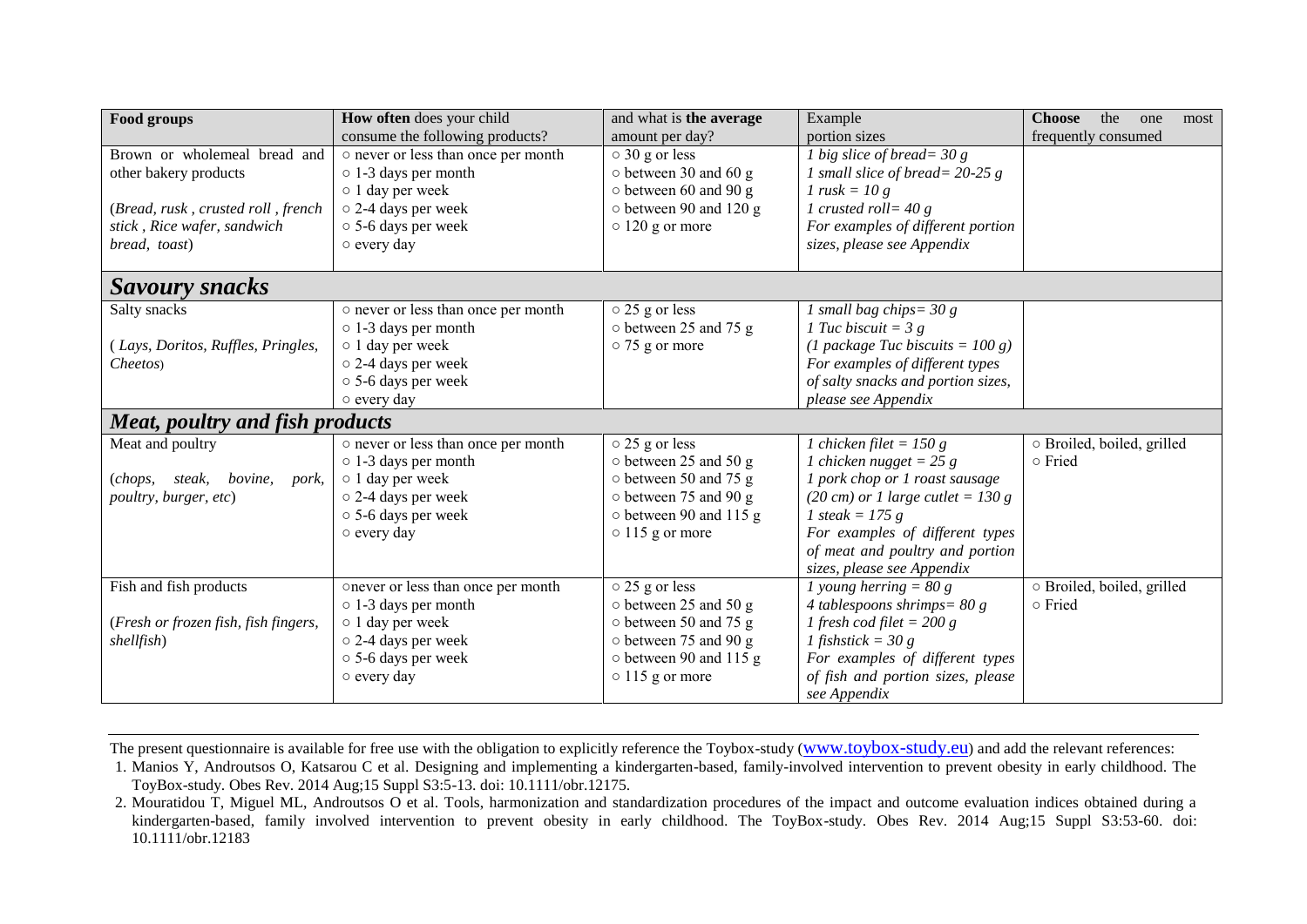| Food groups                                                                           | How often does your child                                                                                                                                                             | and what is the average                                                                                                                                | Example                                                                                                                                                              | <b>Choose</b><br>the<br>one<br>most                                                                                                                                                                                                                                                  |
|---------------------------------------------------------------------------------------|---------------------------------------------------------------------------------------------------------------------------------------------------------------------------------------|--------------------------------------------------------------------------------------------------------------------------------------------------------|----------------------------------------------------------------------------------------------------------------------------------------------------------------------|--------------------------------------------------------------------------------------------------------------------------------------------------------------------------------------------------------------------------------------------------------------------------------------|
| Meat products<br>(ham, salami, pate, etc)<br>(ONLY with cold meals and with<br>bread) | consume the following products?<br>o never or less than once per month<br>$\circ$ 1-3 days per month<br>o 1 day per week<br>o 2-4 days per week<br>○ 5-6 days per week<br>o every day | amount per day?<br>$\circ$ 15 g or less<br>$\circ$ between 15 and 30 g<br>o between 30 and 45 g<br>$\circ$ between 45 and 60 g<br>$\circ$ 60 g or more | portion sizes<br>15g spread on 1 slice of bread<br>1 slice = $20g$                                                                                                   | frequently consumed                                                                                                                                                                                                                                                                  |
| Potatoes, rice and pasta                                                              |                                                                                                                                                                                       |                                                                                                                                                        |                                                                                                                                                                      |                                                                                                                                                                                                                                                                                      |
| Pasta<br>(spaghetti,<br>lasagne,<br>penne,<br>macaroni, etc)                          | o never or less than once per month<br>$\circ$ 1-3 days per month<br>o 1 day per week<br>o 2-4 days per week<br>○ 5-6 days per week<br>o every day                                    | ○ 75 g cooked or less<br>$\circ$ between 75 and 225g<br>cooked<br>○ 225 g cooked or more                                                               | 50 g non-boiled pasta gives 125<br>$g = 1$ cup cooked pasta<br>1 tablespoon boiled pasta = $25 g$<br>For examples of different portion<br>sizes, please see Appendix | ○ White pasta<br>o whole pasta<br>of the following<br>Which<br>types of sauce and how<br>many tablespoons does the<br>child consume per 1 cup of<br>pasta?<br>○ with tomato sauce<br>o with meat sauce<br>$\circ$ with cream sauce<br>o with grated cheese<br>o none<br>of teaspoons |
| Rice                                                                                  | o never or less than once per month<br>$\circ$ 1-3 days per month                                                                                                                     | o 75 g cooked or less<br>o between 75 and 225g                                                                                                         | 40 g non-boiled rice gives 100g<br>$=$ lcup boiled rice                                                                                                              | o White rice<br>○ Brown rice                                                                                                                                                                                                                                                         |
|                                                                                       | $\circ$ 1 day per week<br>o 2-4 days per week<br>○ 5-6 days per week<br>$\circ$ every day                                                                                             | cooked<br>○ 225 g cooked or more                                                                                                                       | 1 tablespoon boiled rice $=25g$<br>For examples of different portion<br>sizes, please see Appendix                                                                   |                                                                                                                                                                                                                                                                                      |

1. Manios Y, Androutsos O, Katsarou C et al. Designing and implementing a kindergarten-based, family-involved intervention to prevent obesity in early childhood. The ToyBox-study. Obes Rev. 2014 Aug;15 Suppl S3:5-13. doi: 10.1111/obr.12175.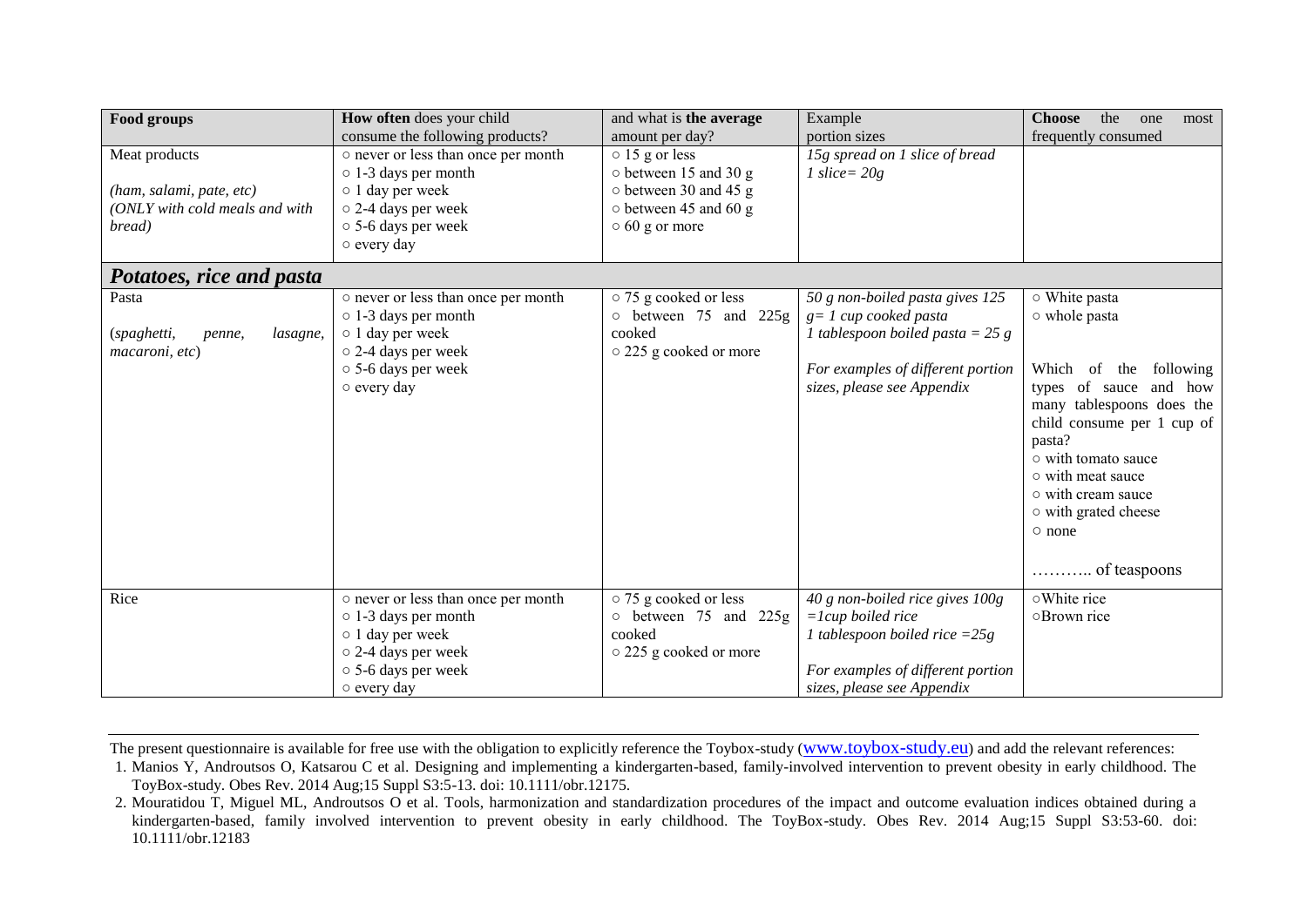| Food groups                        | How often does your child           | and what is the average       | Example                           | <b>Choose</b><br>the<br>one<br>most |
|------------------------------------|-------------------------------------|-------------------------------|-----------------------------------|-------------------------------------|
|                                    | consume the following products?     | amount per day?               | portion sizes                     | frequently consumed                 |
| Deep-fried potato products         | o never or less than once per month | $\circ$ 50 g or less          | 2 sliced potatoes or 3-4          |                                     |
|                                    | $\circ$ 1-3 days per month          | $\circ$ between 50 and 150 g  | croquettes or 20 frites = $100g$  |                                     |
| (French fries, croquettes, etc)    | o 1 day per week                    | $\circ$ 150 g or more         |                                   |                                     |
|                                    | o 2-4 days per week                 |                               |                                   |                                     |
|                                    | ○ 5-6 days per week                 |                               |                                   |                                     |
|                                    | o every day                         |                               |                                   |                                     |
| Potatoes                           | o never or less than once per month | ○ 50 g cooked or less         | 1 cooked potato                   |                                     |
|                                    | $\circ$ 1-3 days per month          | $\circ$ between 50 and 100g   | (size of an egg) = $50g$          |                                     |
| (boiled, steamed, baked, mashed,   | $\circ$ 1 day per week              | cooked                        | 1 tablespoon mashed potatoes $=$  |                                     |
| etc)                               | $\circ$ 2-4 days per week           | o between 100 and 150g        | 50 g                              |                                     |
|                                    | ○ 5-6 days per week                 | cooked                        |                                   |                                     |
|                                    | $\circ$ every day                   | o between 150 and 200g        | For examples of different portion |                                     |
|                                    |                                     | cooked                        | sizes, please see Appendix        |                                     |
|                                    |                                     | o 200 g cooked or more        |                                   |                                     |
| Sugar, jam and other spreads       |                                     |                               |                                   |                                     |
| Chocolate spread/ other sweet      | o never or less than once per month | $\circ$ 10 g or less          | 1 teaspoon = $5g$                 |                                     |
| spread                             | $\circ$ 1-3 days per month          | $\circ$ between 10 and 20 g   | 15 g for 1 large slice            |                                     |
|                                    | $\circ$ 1 day per week              | $\circ$ between 20 and 30 g   | $10 g$ for 1 small slice          |                                     |
| (Chocolate or praline spread,      | $\circ$ 2-4 days per week           | $\circ$ between 30 and 40 g   |                                   |                                     |
| chocolate<br>sprinkles,<br>honey,  | $\circ$ 5-6 days per week           | $\circ$ between 40 and 50 g   |                                   |                                     |
| jam/marmalade, maple syrup, etc,   | o every day                         | $\circ$ 50 g or more          |                                   |                                     |
| e.g. Nocilla, Nutella)             |                                     |                               |                                   |                                     |
| <b>Legumes dishes</b>              |                                     |                               |                                   |                                     |
| Legumes                            | o never or less than once per month | $\circ$ 30 g or less          | 1 tablespoon of cooked legumes    |                                     |
| chickpeas,<br>(White/red<br>beans, | $\circ$ 1-3 days per month          | o between 30 and 60 g         | $=$ 30 g                          |                                     |
| lentils)                           | o 1 day per week                    | $\circ$ between 60 and 120 g  |                                   |                                     |
|                                    | o 2-4 days per week                 | $\circ$ between 120 and 150 g |                                   |                                     |
|                                    | ○ 5-6 days per week                 | $\circ$ between 150 and 180 g |                                   |                                     |
|                                    | o every day                         | $\circ$ 180 g or more         |                                   |                                     |

1. Manios Y, Androutsos O, Katsarou C et al. Designing and implementing a kindergarten-based, family-involved intervention to prevent obesity in early childhood. The ToyBox-study. Obes Rev. 2014 Aug;15 Suppl S3:5-13. doi: 10.1111/obr.12175.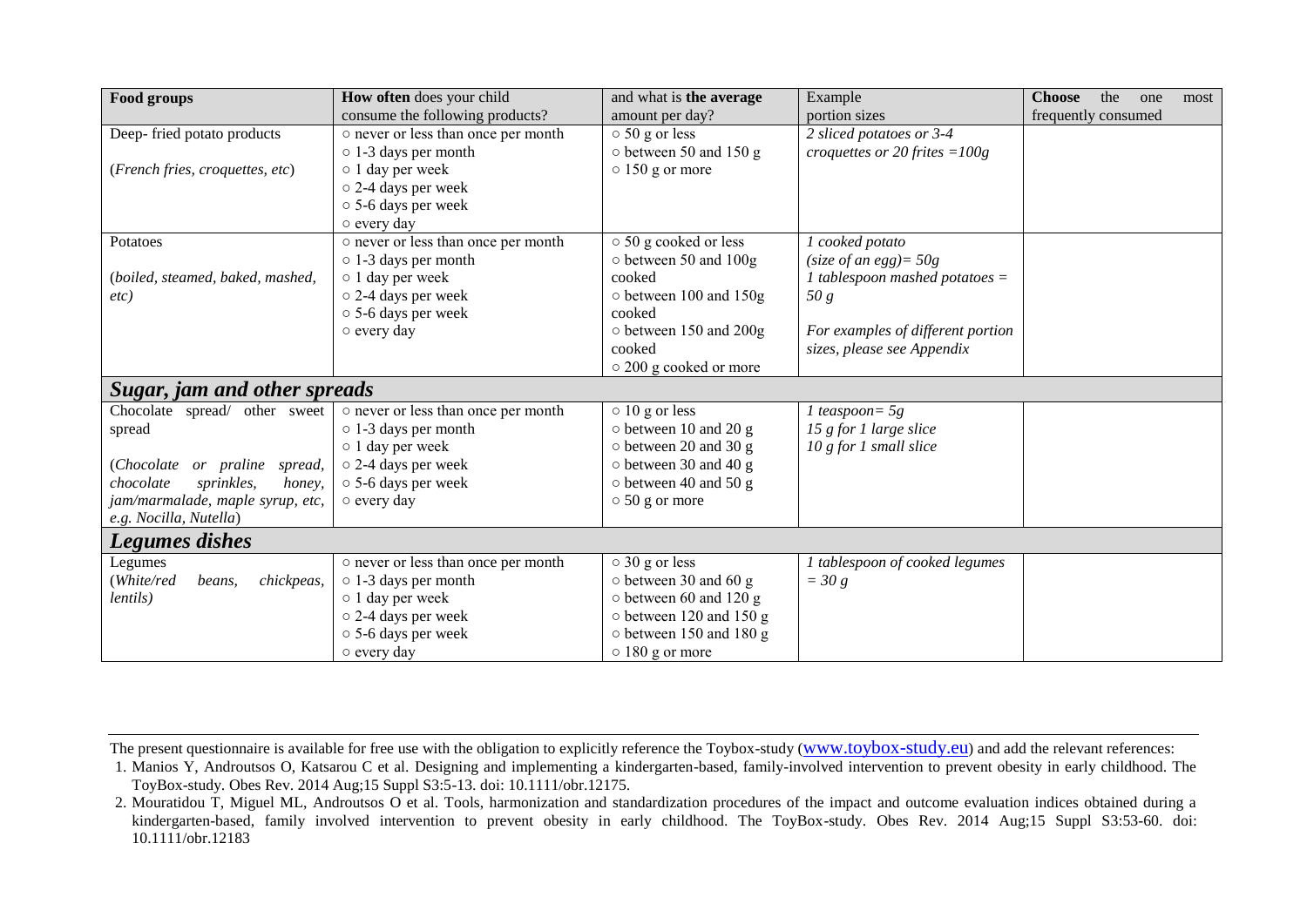#### **1a. How often does your child eat something in between meals (apart from breakfast, lunch, dinner)**

○ never or less than once per month

- 1-3 days per month
- 1 day per week
- 2-4 days per week
- 5-6 days per week
- every day

#### **1b. Which of the following items does your child usually eat in between meals:**

|                   | Crisps and other similar salty snacks                 |
|-------------------|-------------------------------------------------------|
| $\mathbf{Q}_{2}$  | <b>Breakfast cereals</b>                              |
| $\mathsf{Q}_3$    | Cakes and sweet biscuits                              |
| $\mathsf{O}_4$    | Fruit (fresh, dried or tinned)                        |
| $\mathsf{Q}_5$    | Vegetables (raw or cooked)                            |
| $\mathsf{Q}_6$    | Bread, toast and similar items e.g. crumpets, muffins |
| $\mathbf{Q}_7$    | Crispbread, crackers, breadsticks, rice cakes etc     |
| $\mathsf{Q}_8$    | Sweets or chocolate                                   |
| $\mathsf{O}_9$    | Yoghurt, fromage frais etc                            |
| $\mathbf{Q}_{10}$ | Other dairy products like cheese                      |
| O <sub>11</sub>   | Other (PLEASE SPECIFY)                                |
|                   |                                                       |
| $\mathbf{J}_{12}$ | Does not eat between meals                            |

<sup>1.</sup> Manios Y, Androutsos O, Katsarou C et al. Designing and implementing a kindergarten-based, family-involved intervention to prevent obesity in early childhood. The ToyBox-study. Obes Rev. 2014 Aug;15 Suppl S3:5-13. doi: 10.1111/obr.12175.

<sup>2.</sup> Mouratidou T, Miguel ML, Androutsos O et al. Tools, harmonization and standardization procedures of the impact and outcome evaluation indices obtained during a kindergarten-based, family involved intervention to prevent obesity in early childhood. The ToyBox-study. Obes Rev. 2014 Aug;15 Suppl S3:53-60. doi: 10.1111/obr.12183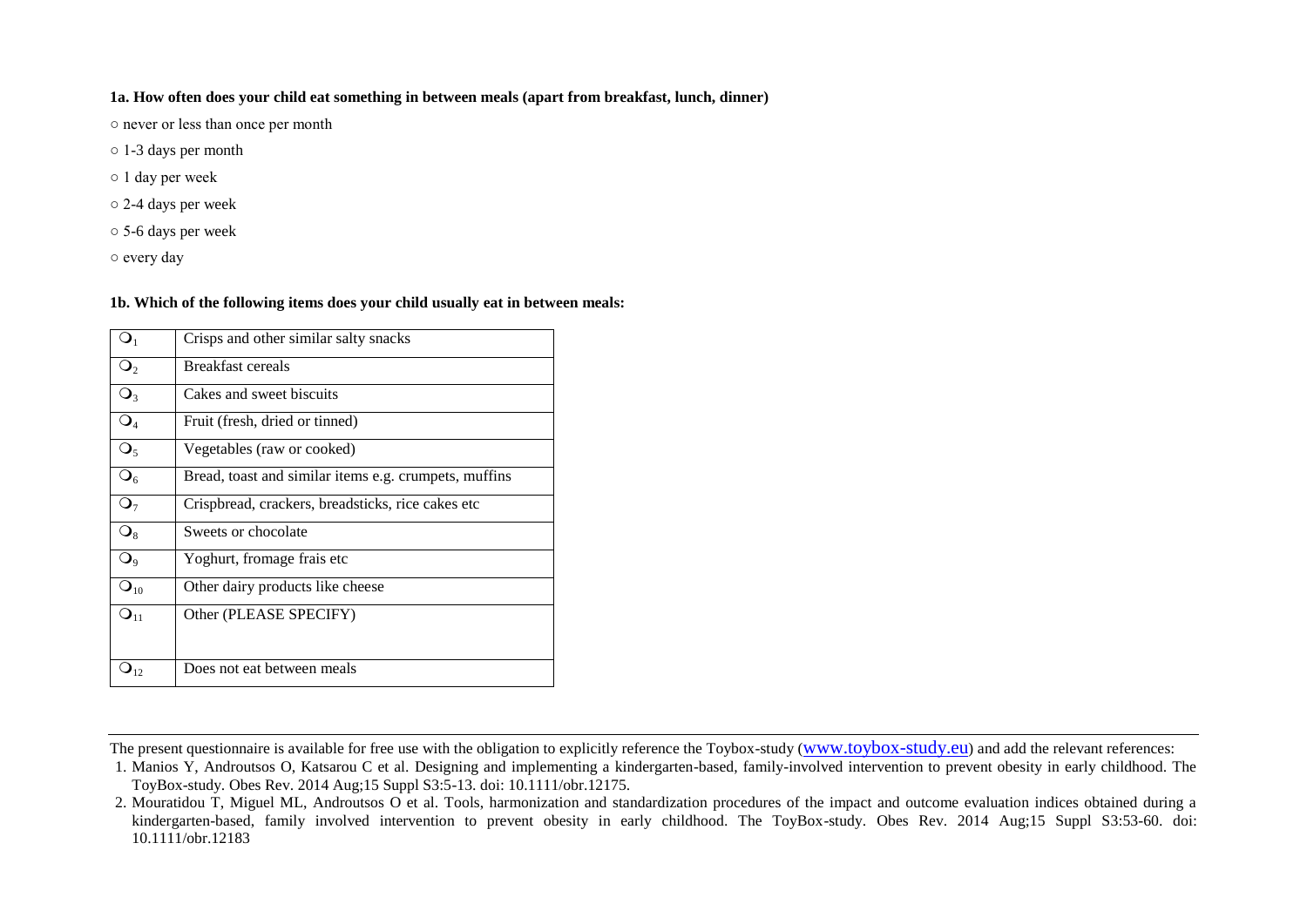#### **2a. How often does your child drink something in between meals (apart from breakfast, lunch, dinner)**

○ never or less than once per month

- 1-3 days per month
- 1 day per week
- 2-4 days per week
- 5-6 days per week

○ every day

#### **2b. Which of the following items does your child drink in between meals:**

| $\mathbf{O}_1$    | Water (not in other drinks e.g. not in soup)                   |
|-------------------|----------------------------------------------------------------|
| $\mathsf{Q}_2$    | Sugared beverages (soda drinks like cola, lemonade, ice tea, ) |
| $\mathsf{Q}_3$    | Light beverages <i>(light soda drinks, light cola, )</i>       |
| $\mathsf{O}_4$    | Tea (herbal tea, black tea, green tea, chamomile, etc)         |
| $\mathsf{Q}_5$    | Smoothies (e.g. COUNTRY- SPECIFIC EXAMPLES)                    |
| $\mathsf{O}_6$    | Sugared or chocolate milk (e.g. COUNTRY- SPECIFIC EXAMPLES)    |
| $\mathbf{Q}_7$    | Plain milk                                                     |
| $\mathsf{Q}_8$    | Fruit juice, home-made, freshly squeezed                       |
| $\mathsf{Q}_{9}$  | Fruit juice, pre-packed/bottled                                |
| $\mathbf{Q}_{10}$ | Other (PLEASE SPECIFY)                                         |
|                   |                                                                |
|                   | Does not drink between meals                                   |

The present questionnaire is available for free use with the obligation to explicitly reference the Toybox-study (www.toybox-study.eu) and add the relevant references:

<sup>1.</sup> Manios Y, Androutsos O, Katsarou C et al. Designing and implementing a kindergarten-based, family-involved intervention to prevent obesity in early childhood. The ToyBox-study. Obes Rev. 2014 Aug;15 Suppl S3:5-13. doi: 10.1111/obr.12175.

<sup>2.</sup> Mouratidou T, Miguel ML, Androutsos O et al. Tools, harmonization and standardization procedures of the impact and outcome evaluation indices obtained during a kindergarten-based, family involved intervention to prevent obesity in early childhood. The ToyBox-study. Obes Rev. 2014 Aug;15 Suppl S3:53-60. doi: 10.1111/obr.12183